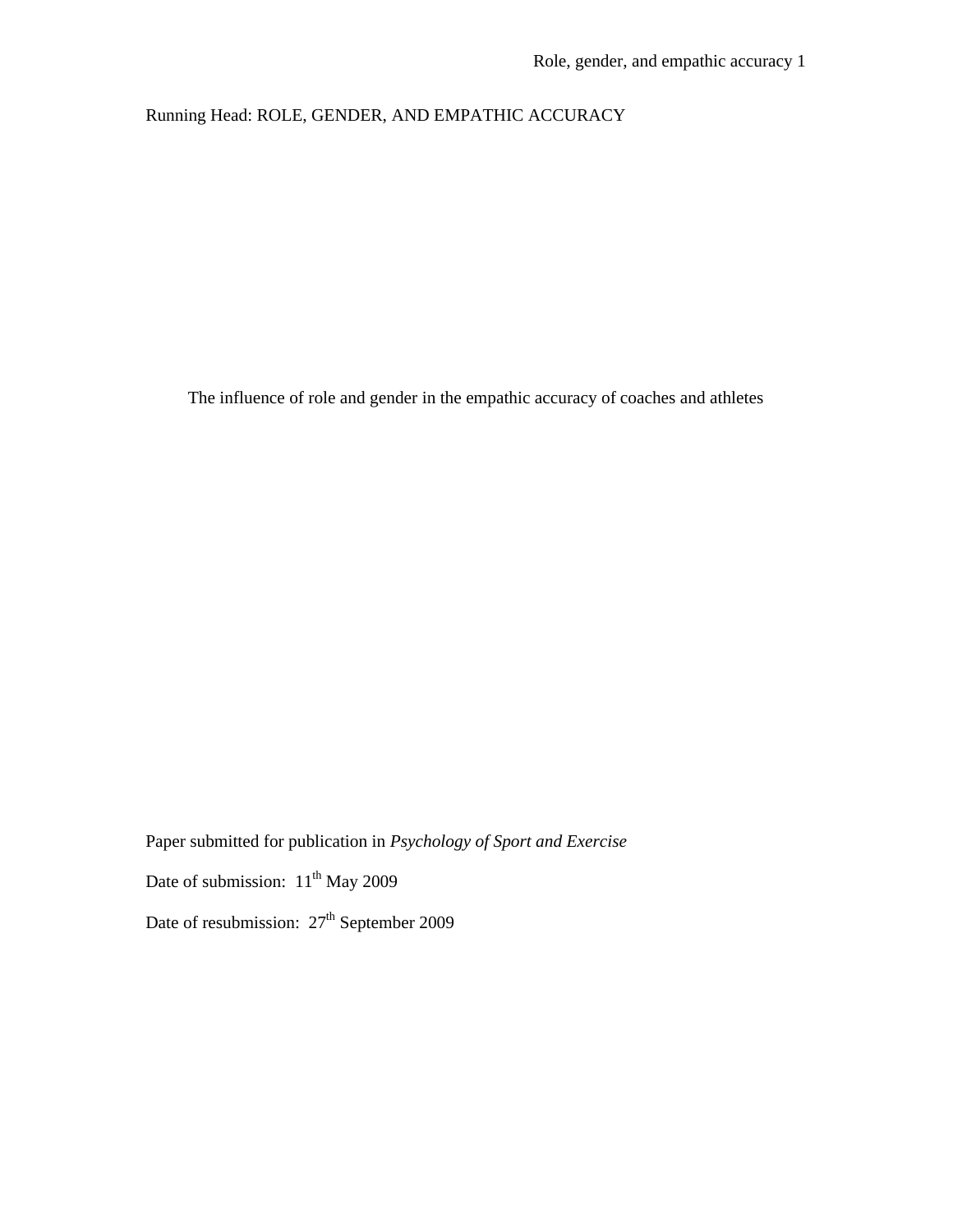#### Abstract

#### **Objective**

The purpose of this study was to investigate differences in the empathic accuracy of coaches and athletes in relation to the gender of the dyad member occupying each role in the coachathlete relationship.

## Method

The empathic accuracy of fifty-six coach-athlete dyads was assessed using actual recordings of their own training sessions (see Lorimer & Jowett, 2009a; 2009b). Participants viewed selected video footage of discrete interactions that had occurred during these training sessions. Participants reported what they remembered thinking and feeling while making inferences about what their partner's had thought and felt at those points. Comparison of partners self-reports and inferences allowed their empathic accuracy to be calculated. Results

It was found that female coaches were more accurate than male coaches. Additionally, for athletes, the highest accuracy scores were displayed by female athletes working with male coaches, and the least by female athletes working with female coaches.

## Conclusions

The results are discussed in terms of Social Role Theory and suggest that the interaction between the expectations of coach and athlete roles and gender play a key part in how accurately coaches and athletes perceive each other.

Keywords: Empathic accuracy, Social Role Theory, coach-athlete relationship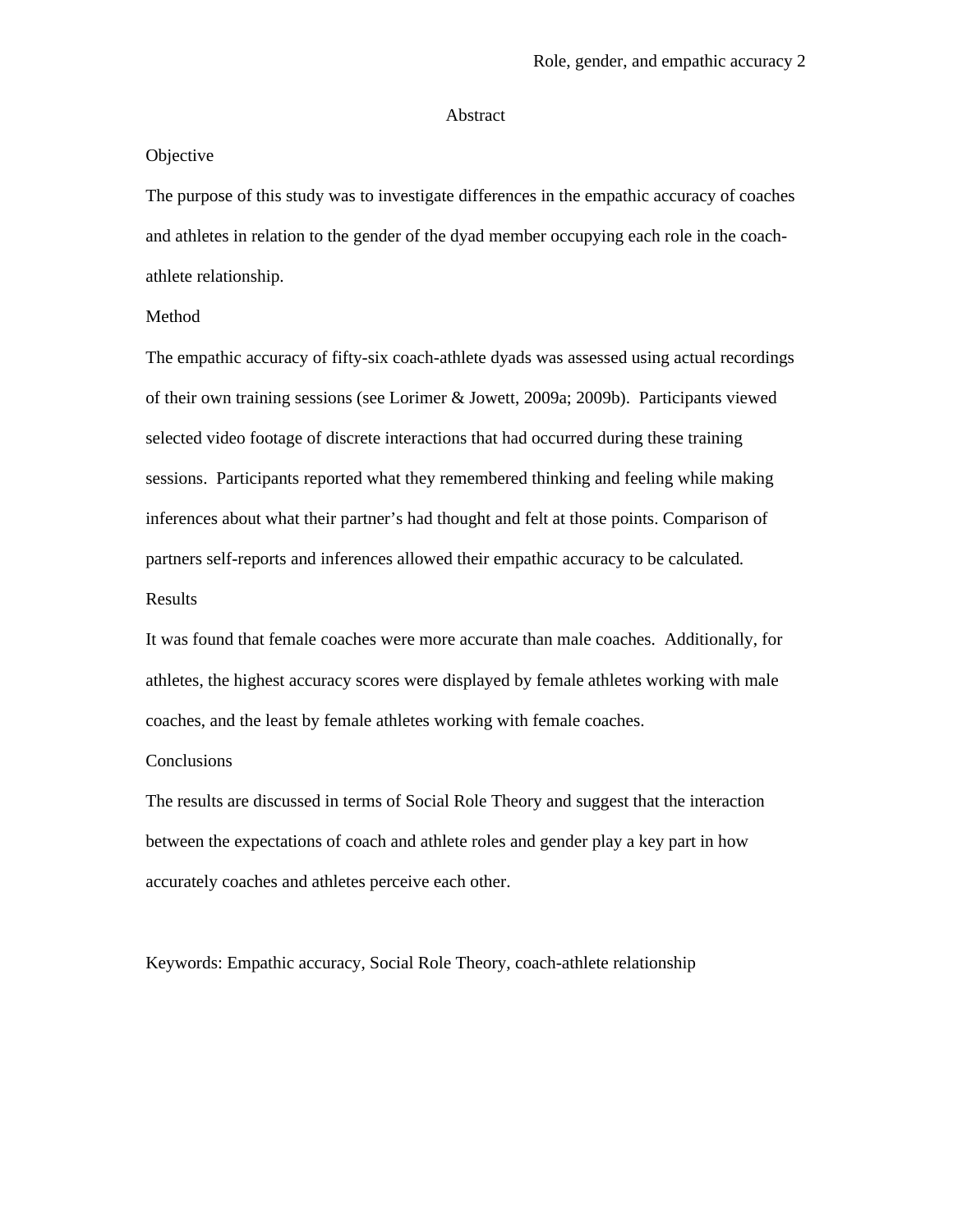The influence of role and gender in the empathic accuracy of coaches and athletes

The rapport that forms between an athlete and their coach has been cited as one of the primary influences on an athlete (Jowett & Poczwardowski, 2007). This is partially because coaches can play a fundamental function in athletes' performance accomplishments and success. Particularly at higher levels and as competition intensifies coaches and athletes work closely to bring about physical, technical, and psychological changes through the application of their own knowledge, experience, and expertise (e.g., Lyle, 2002). Additionally, it has also been suggested that, working so closely together, coaches and athletes will form significant relationships and become involved in aspects of each others' lives within and out of the sport context (Jowett & Cockerill, 2003). Furthermore, a high degree of interdependence is intrinsic to any interaction between a coach and an athlete due to the athlete's need to acquire knowledge and skill, the coach's need to guide their athlete, and for them both to translate these interactions into positive outcomes such as performance success (Antonini Philippe & Seiler, 2006).

A major underlying factor of these issues is the ability of the coach and athlete to understand each other (Lorimer & Jowett 2009a). Coaches' and athletes' ability to understand each other is essential because it allows them to react and interact effectively with each other, while misunderstandings often lead to disagreement and conflict (Cassidy, Jones, & Potrac, 2004; Janssen & Dale, 2002; Jones, Armour, & Potrac, 2004; Lynch, 2001). Lorimer and Jowett (2009a, 2009b) have suggested that this understanding in the coachathlete relationship is linked to the psychological notion of empathy.

Empathy is the ability to "perceive the internal frame of reference of another with accuracy and with the emotional components and meanings which pertain thereto as if one were the person..." (Rogers, 1959, pp. 210-11). That is, the ability to infer the psychological condition of another, such as thoughts, feelings, and moods, and the motivations and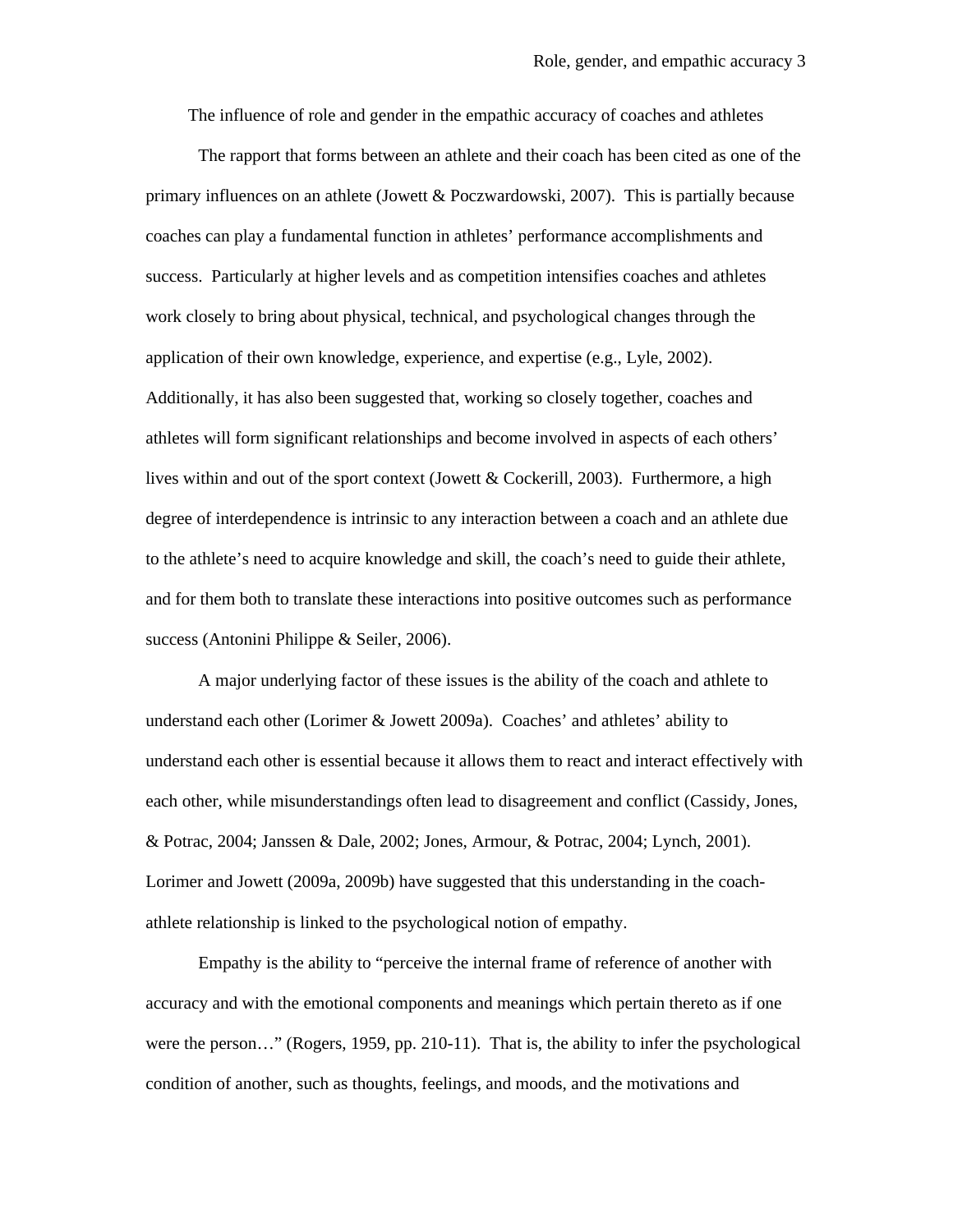reasoning behind behaviours. This understanding of the other can be used by coaches and athletes to assist their thought (e.g., 'Why has my coach only asked me to do another lap around the track') and to manage their own responses (e.g., 'Do I do what the coach asks?'), and hence effectively and successfully interact with each other (cf. Mayer & Salovey, 1997).

To date very few papers have examined this concept in sport or sports coaching. In three recent papers Lorimer and Jowett (2009a; 2009b; 2010) have found that the empathic accuracy (i.e., how *accurately* one can perceive the other's thoughts and feelings) of coaches and athletes is influenced by situational characteristics of the sport context. Coaches in team sports display significantly less empathic accuracy than coaches in individual sports. This effect is mediated by the shared cognitive focus of coaches and athletes, with coaches and athletes in team sports more frequently displaying a divergence in thoughts and feelings than coaches and athletes in individual sports (Lorimer & Jowett, 2009a). Additionally they have found that empathic accuracy is significantly associated with coaches' and athletes' positive perceptions about their relationship with each other and their satisfaction with the outcomes of that interaction (Lorimer & Jowett, 2009b). Furthermore, the level of feedback from athletes, as well as individual factors such as coaching experience, has also been shown to influence coaches' empathic accuracy (Lorimer & Jowett, 2010).

It can be argued coaches and athletes who manifest high levels of empathy are more effective and successful in their interactions (see Lorimer & Jowett, 2009a). In contrast, coaches and athletes who do not report high levels of empathy will most often have less effective and less successful interactions. These arguments can also be supported albeit indirectly by a series of qualitative research that focused on understanding the nature of coach-athlete relationships (see e.g., Jowett, 2003, 2008; Jowett & Cockerill, 2003; Jowett & Frost, 2007).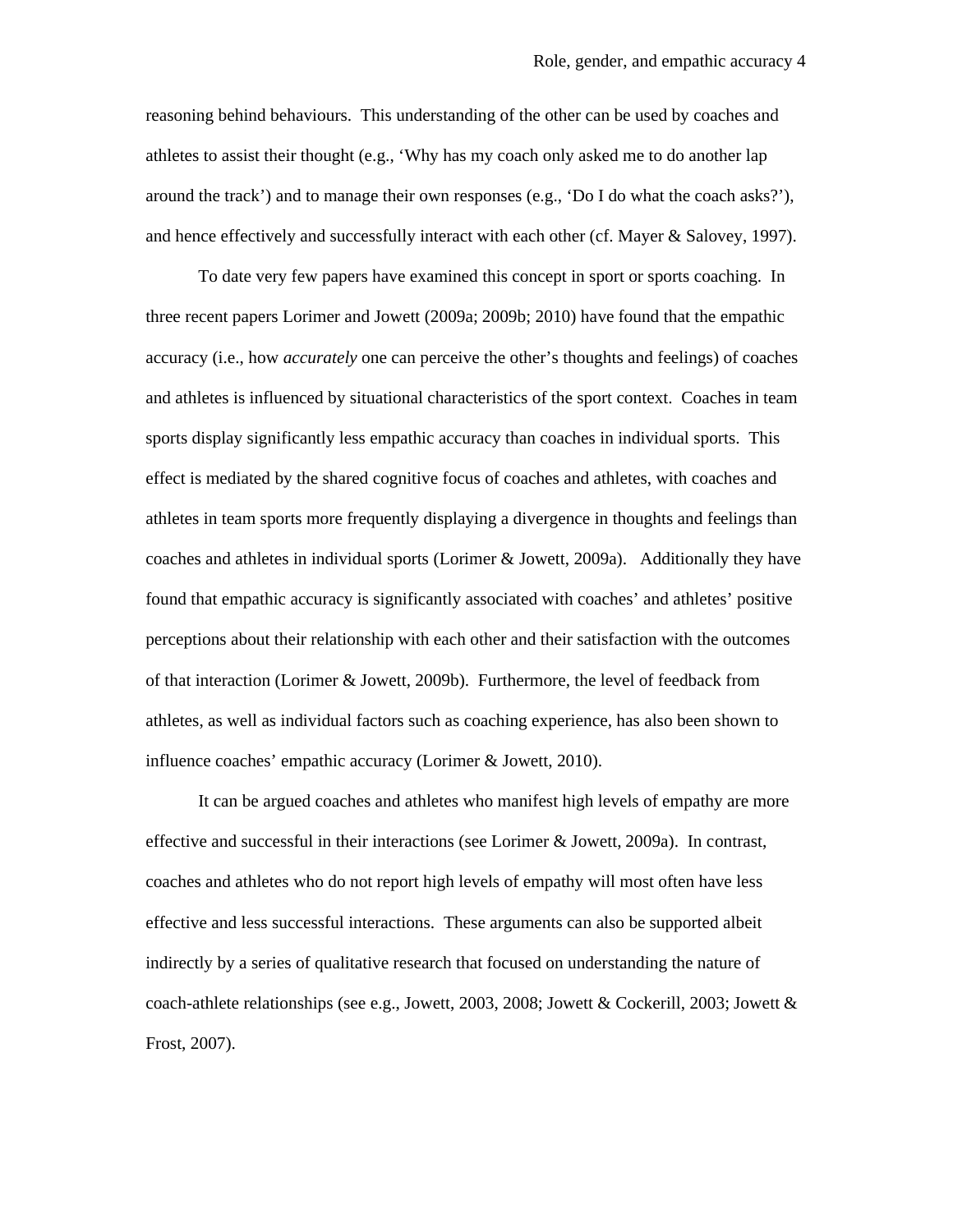While high levels of empathic accuracy would seem to be a desirable factor in any coach-athlete relationship there are barriers that can make it difficult to achieve. One of these barriers is the expectations placed upon the coach and the athlete. The influence of these expectations can be explained by the underpinnings of Social Role Theory (Eagly, 1987; Eagly, & Koenig, 2006). This theory states that individuals will interact and react differently in social situations, such as their relationships, depending on the expectations that society places upon them. The theory suggests that most behavioural differences that are observed between individuals, and particularly between males and females, are the result of stereotypes about gender in relation to a perceived gender power-hierarchy and gender allotted roles.

One popularly held gender-stereotype is that women possess a greater insight and sensitivity into the thoughts and feelings of others than men (see Ickes, Gesn, & Graham, 2000). This suggests that people as a whole believe that there is a differential ability between genders; and so women as a group possess some inherent ability that makes them better perceivers than men. However, Social Role Theory argues that the traditional subordinate status of women to men in society and females' association with child rearing and home keeping has created a stereotype where females are perceived as more submissive and understanding than males, and where males are perceived as being more assertive and in taking on more leadership roles (Eagly,  $\&$  Koenig, 2006). If this is the case then any situation that reinforces traditional gender-roles will result in individuals making an effort to fulfil these expectations (Eagly  $&$  Koenig, 2006) and as a consequence females will exhibit greater levels of understanding and empathic accuracy while males will become more assertive and controlling (Eagly & Koenig, 2006; Ickes, Gesn, & Graham, 2000).

Furthermore, it can be argued that the traditional gender-roles of males and females may interact with the traditional roles of the coach and athlete. In the coach-athlete relationship, the coach and athlete play very different parts. The relationship is often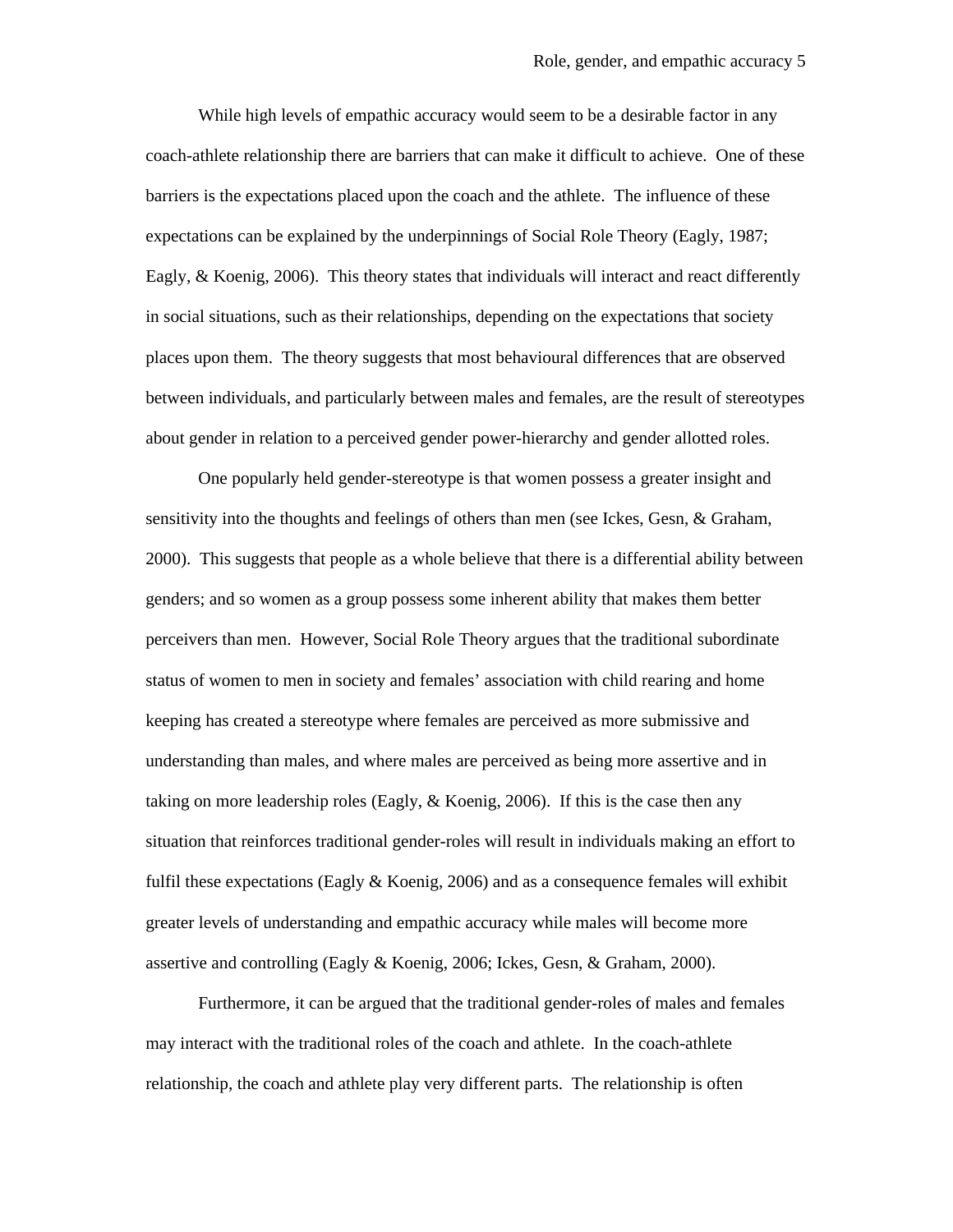perceived as one in which the coach's control is indisputable and absolute; the role of the athlete being to submit without question to the control and instruction of the coach (Burke, 2001). The pressures placed on individuals to act in a certain way may lead to them to interact and react differently to each other depending on the specific expectations of their gender and role within the coach-athlete relationship. The stereotype held about males and females, and about coaches and athletes may therefore lead to different levels of motivation in coaches and athletes to understand their partners.

Male coaches have both the expectations of their role as a coach (e.g., controlling and directing; Burke, 2001) and their gender (e.g., assertive and leading; Rudman & Glick, 2008) acting on them, as do female athletes (e.g., submissive and understanding; Burke, 2001; Rudman & Glick, 2008). Additionally, coaches and athletes in a dyad made up of a female athlete with a male coach may find their role expectations even more strongly reinforced. Conversely female coaches and male athletes may have conflicting expectations placed upon them due to a divergence of role-expectations (cf Yoder & Schleicher, 1996) which also in turn may be further exasperated by the gender of their partner. For example a male athlete with a female coach: As an athlete their role expectation is to be demure and submissive to the coach, but as a male their role expectation is to play a part in leadership, something that may conflict with their submissive position as an athlete to a female coach.

Subsequently, the interpersonal dynamics of the coach-athlete relationship may be intrinsically about the power wielded by the coach over the athlete (Tomlinson & Yorganci, 1997). It has been argued that in any relationship where there is a perceived imbalance of power between roles, that the superior partner will display decreased levels of empathy while the subordinate member will exhibit increased levels (Snodgrass, 1985).

Individuals in a position of power, such as a coach, have at least some control over their partner and are therefore less dependent on them (Snodgrass, 1992). It may be that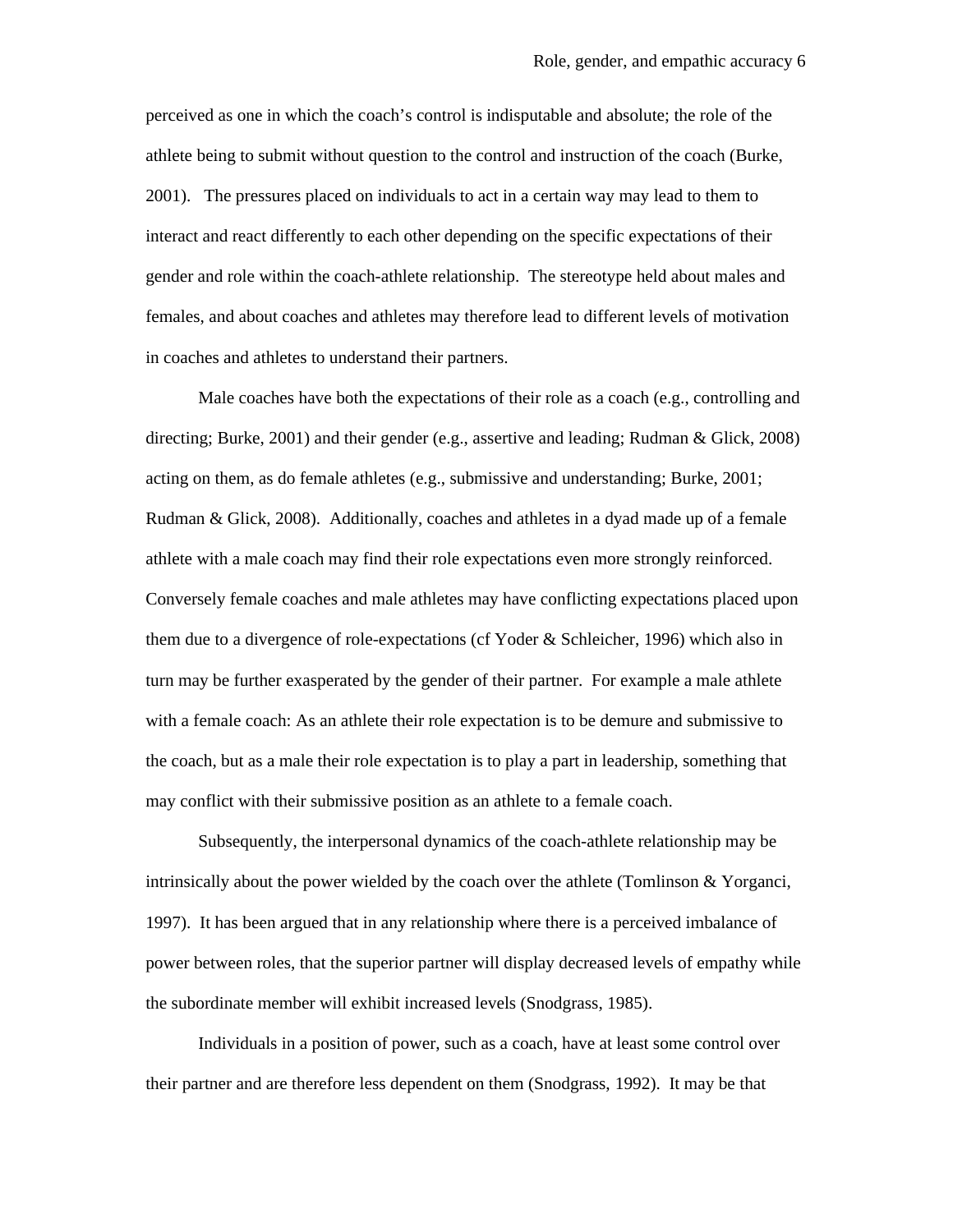coaches do not need to rely on an accurate understanding of their athletes to accomplish their goals and are therefore less likely to be motivated to do so. Additionally, those in power often have increased demands on their attention. This gives them less resources on which to base their inferences and impacts on the time they have to develop a more comprehensive understanding (Fiske, 1993). In contrast, individuals in a subordinate position have little or no power over their partner. This one-sided control is likely to affect one's own wellbeing (Fiske, 1993). Thus, people in less powerful positions often need to find a way to redress the balance of power within their relationships with other people. Individuals who become more sensitive to how their relationship partner thinks and feels can correctly modify their own behaviour and react appropriately to their partner, leading to more effective relationships and interactions (LaFrance & Henley, 1993).

In this paper, it is proposed that a fundamental dimension of coaching is coaches' and athletes' ability to accurately perceive each others' thoughts and feelings. It is further proposed that this ability, in accordance with Social Role Theory, will be influenced by the role and gender expectations of coaches and athletes which will influence their motivation to be empathically accurate. Individuals in positions of perceived authority and power, such as coaches, have less need to be empathically accurate due to higher levels of control and a decreased dependency on their partners while those in subordinate positions must be more responsive and understanding of their partner (Fiske, 1993; Jowett & Clark-Carter, 2006). Furthermore, it is postulated that traditional gender-roles may be reinforced by traditional coach-athlete roles by placing female athletes under the direction of male coaches. This reinforcing of expectations that the female athletes will be submissive and male coaches directing and assertive means that female athletes should display higher levels of empathic accuracy while male coaches should display lower levels. Thus the following hypotheses were formed: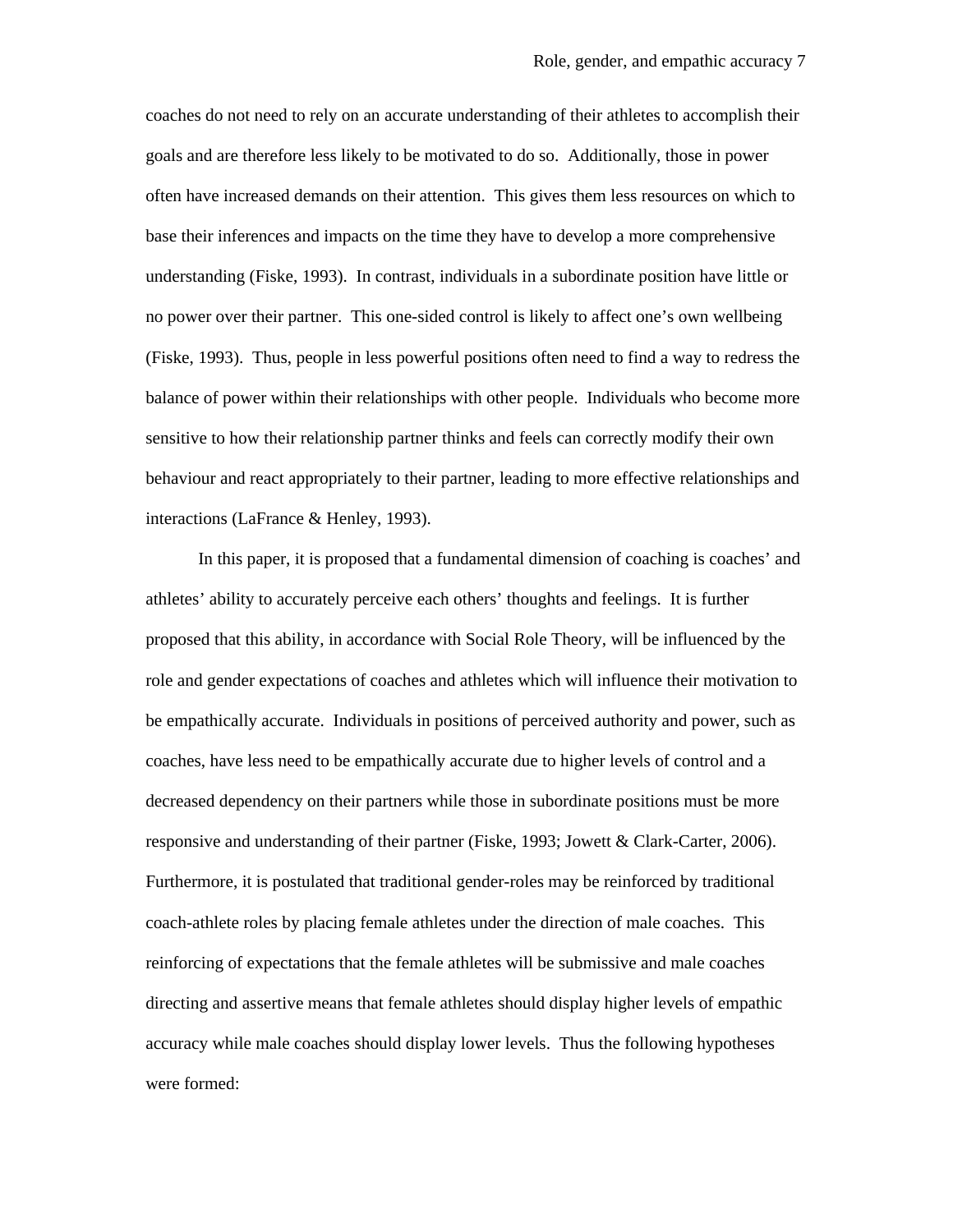*Hypothesis 1.* Coaches will have significantly lower empathic accuracy than their athletes.

*Hypothesis 2.* There will be a significant interaction between the gender of coaches and athletes. Female athletes with male coaches will exhibit higher levels of empathic accuracy while male coaches with female athletes will exhibit lower empathic accuracy.

*Hypothesis 3.* Male coaches will have significantly lower empathic accuracy than female coaches.

#### Method

#### *Participants*

Fifty-six coaches ( $Mage = 29.00 SD = \pm 10.56$ ) and fifty-six athletes ( $Mage = 21.45$ )  $SD = \pm 3.92$ ), forming 56 coach-athlete independent dyads were recruited from a range of team ( $n = 32$ ), and individual sports ( $n = 24$ ). Coach-athlete dyads had been together for an average of 20.2 months  $(SD = \pm 29.03)$ . Twenty-six point eight percent (26.8%) of dyads had both a male coach and athlete, 25% a male coach with a female athlete, 26.8% a female coach with a male athlete, and 21.4% a female coach and female athlete. Lorimer and Jowett (2009a) have shown that coaches involved in team and individual sports display significantly different levels of empathic accuracy and therefore each category of dyad (e.g., male/male, female/male etc) contained approximately 50% team and 50% individual sports. Coaches had been involved in coaching for an average of 7.75 years  $(SD = \pm 7.00)$ . Athletes had an average competitive experience of 7.15 years  $(SD = \pm 4.91)$ . The performance level of the participants was categorised as follows: regional (46.4%), national (30.4%), and international (23.2%). These participants represent an expansion on the original sample used by Lorimer and Jowett (2009a) as part of a larger ongoing study. As such care should be taken if including both of these studies in a meta-analysis.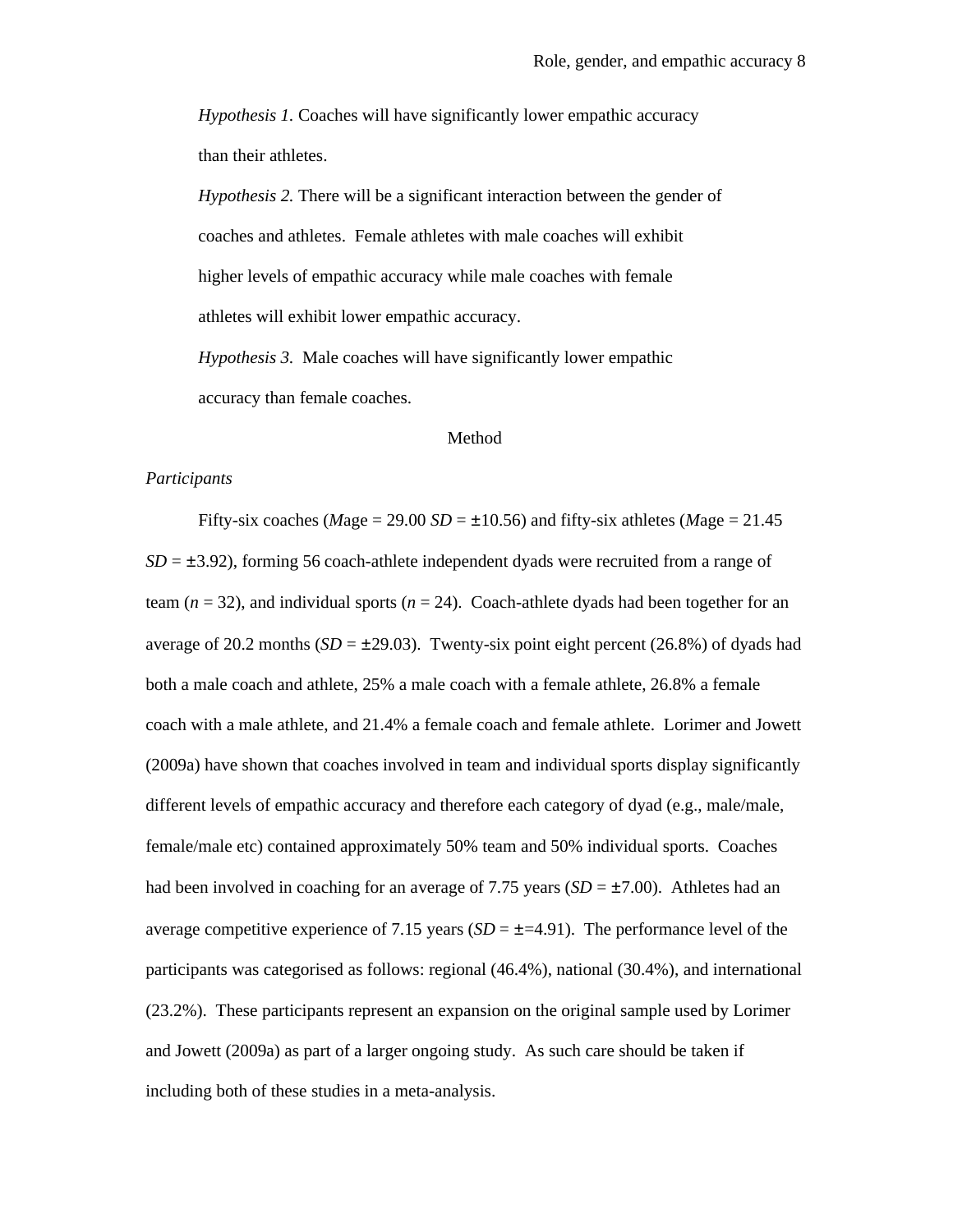#### *Procedure*

Coach and athletes were contacted using a variety of means including personal contact, email, and letter.Participants were invited to take part in a study exploring how coaches and athletes interact during training. Brief descriptions of the study's aims and practical implications were supplied with information related to confidentiality and anonymity, as well as the voluntary nature of the study. There were three criteria for participation: (a) both the coach and their paired athlete must participate, (b) participants were at least 18 years of age, and (c) participants were actively engaged in training and participated regularly in competitions. The athlete that a coach worked with was selected based on (a) who was willing to participate (b) who was available to work with the coach during both filming and follow up session, and finally (c) who the coach preferred to work with. Prospective participants who expressed an interest completed informed consent forms before any further involvement. Ethical approval was granted by the University's Ethical Advisory Committee before the data collection phase of the study.

#### *Measuring empathic accuracy*

Empathy was assessed using an experimental laboratory-based protocol developed by Lorimer and Jowett (2009a). This was originally based on the unstructured dyadic interaction paradigm (see Ickes, Stinson, Bissonnette, & Garcia, 1990) developed to assess moment-tomoment empathic accuracy in diverse types of two-person relationships. A mutually convenient date and time were identified for the video recording of a typical training session between each coach and athlete. Coaches wore a small wireless lapel microphone so that conversations between the athlete and themselves could be recorded directly onto the video camera. After the initial briefing, the researcher had no further interaction with participants until the conclusion of the training session. Coaches and athletes were asked to conduct the session as they normally would, and were recorded, from an unobtrusive position.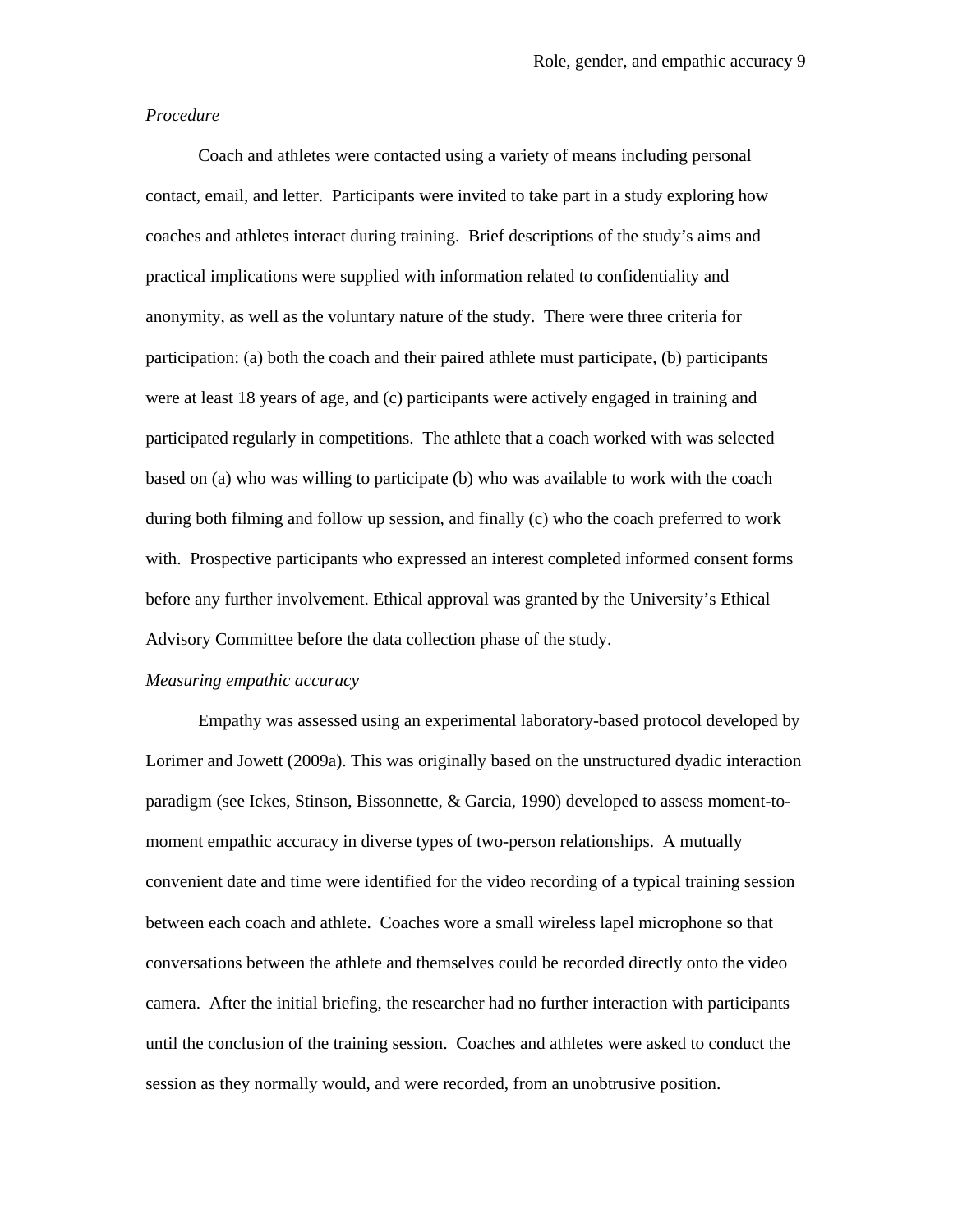The video-recording of each training session was downloaded onto a computer for review. Every period of interaction between the coach and athlete was identified. Interactions were then rejected if the sound quality of the dialogue was poor or the view of the coach or athlete was obscured. As training sessions varied considerably in length (from 20 minutes up to 3.5 hours), a representative sample of 12 discrete coach-athlete interactions were randomly selected for each dyad using the guideline of approximately 20% of interactions taken from the first third of the footage (warm up, beginning of session), 50% from the middle (main training session), and 30% from the final third (typically the cool down and conclusion). This provided a range of interactions from across the training session, without making the selection so prohibitively long that coach-athlete dyads would be unwilling to watch them. These interactions were then used to create a continuous video, with each separate interaction sequence divided by 80-seconds of blank footage.

The day following the training session, participants were asked to independently review the compiled video of their own interactions. Participants were each given a standardised coding sheet. This coding sheet was broken down into twelve numbered sections, one for each interaction. These were completed during the period of blank footage following the viewing of an interaction. Participants were asked to record what they could clearly remember thinking and feeling during the actual interaction with each other. Two responses were required for each section: (i) the general feelings they remembered experiencing, (ii) the specific thoughts they remembered having. Participants were then asked to immediately watch the video again. The procedure this time was identical except that participants were instructed to record what they believed their partner had been feeling and thinking during the actual interaction with each other. All participants were informed that their partner would not be allowed to see any of their responses. At the conclusion, the coach and athlete provided demographic information, including their gender, age,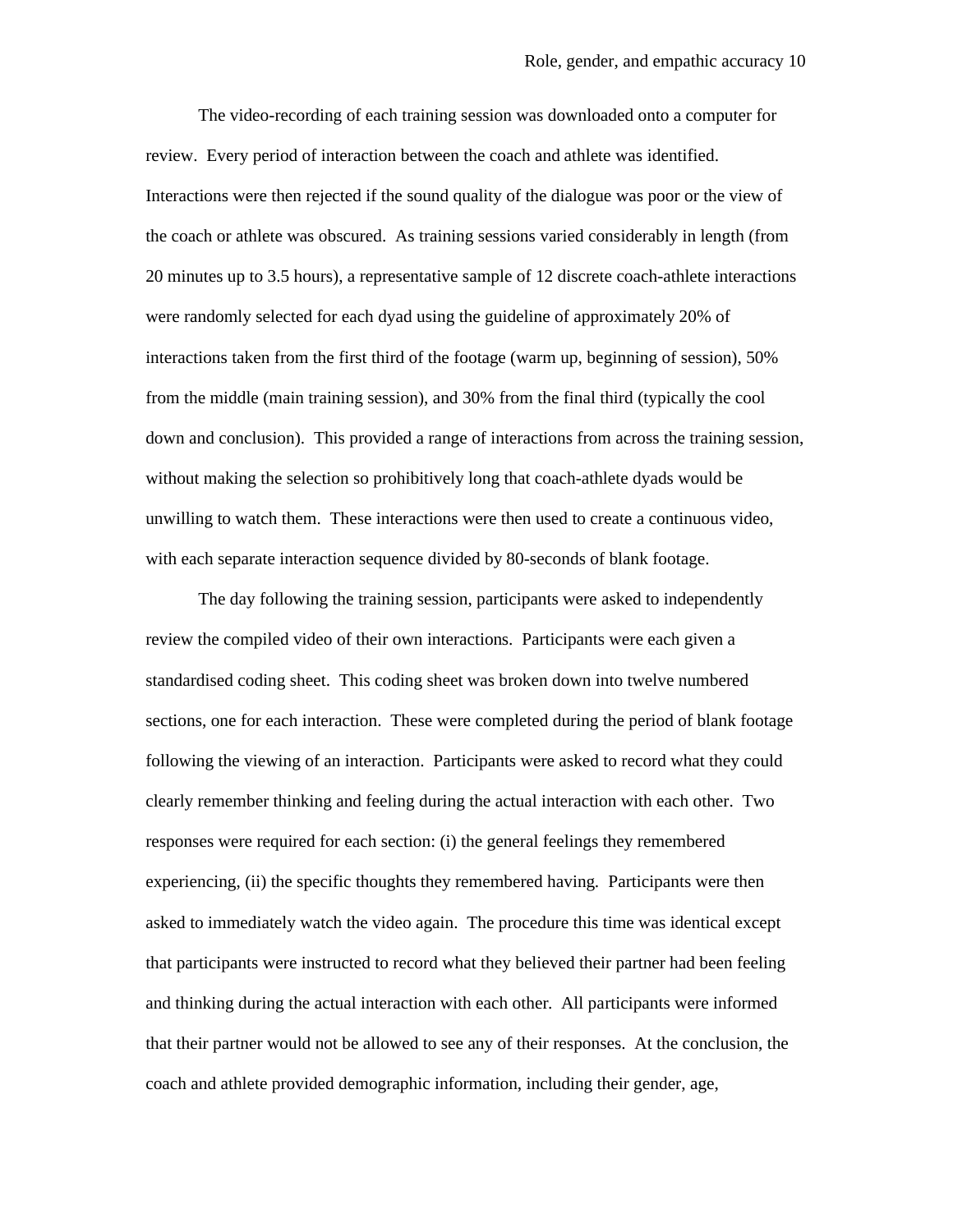performance level, experience, and relationship duration, before being fully debriefed about the nature of the study.

Empathic accuracy scores for coaches and athletes were then calculated by comparing each partner's self-reported thoughts and feelings to their partner's inferences with his/her for each of the selected interactions (Ickes et al., 1990; Lorimer & Jowett, 2009a). Three raters considered the similarity of each pairing (i.e., inferences and self-reports) using a 3-point scale:  $0$  – essentially different,  $1$  – similar, but not the same, and  $2$  – essentially the same. The mean score for each individual participant is then calculated. This is the average score of all three raters for all inferences made by an individual. This average score can then be multiplied by 50 to produce an easy to interpret percentile score describing the level of accuracy: 0% describing total inaccuracy and 100% describing perfect accuracy. This raw score must then be corrected for the ease with which participants could have made accurate inferences based purely upon chance (Ickes et al., 1990; Lorimer & Jowett, 2009a): participant's self-reports are randomly paired with their partner's inferences. The similarity of the content of these random pairings is then assessed using the same method above. The resulting score for each dyad (called baseline accuracy; Ickes et al., 1990) is then subtracted from their own original raw empathic accuracy score to produce a corrected value which is used in the analysis. Raw, baseline, and corrected values are all reported in Table 1. The inter-rater reliability for these score ranged from .81 to .88.

#### Results

*Hypothesis 1.* To determine if the empathic accuracy of coaches and athletes differed significantly their mean scores were compared using a paired t-test. No significant difference was found,  $t(55) = .62, p < .05$ .

*Hypothesis 2 and 3.* To test whether coaches' and athletes' empathic accuracy varied as a function of the gender, two 2 X 2 (Coach Gender by Athlete Gender) ANOVAs were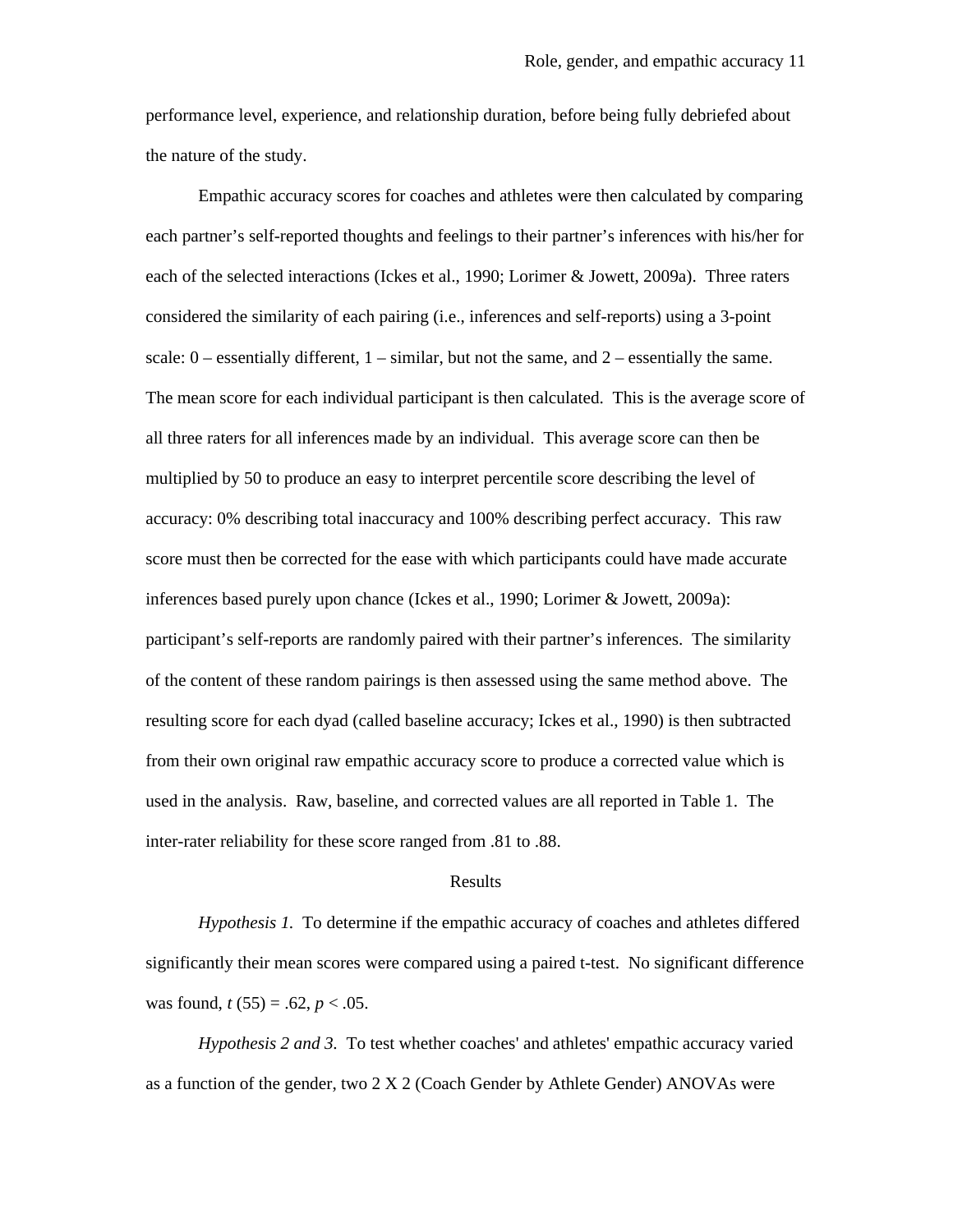conducted. The two between-subjects factors for both ANOVAs were coach gender and athlete gender, and the dependent variables for the two ANOVAs were coach empathic accuracy and athlete empathic accuracy.

The results of the first ANOVA using coach empathic accuracy as the dependent variable revealed a non-significant main effect for Athlete Gender  $(p < .05)$  as well as a nonsignificant Coach Gender by Athlete Gender interaction effect ( $p < .05$ ). However, a significant main effect was found for Coach Gender,  $F(1, 52) = 10.69, p < .05, \eta_p^2 = .17$ , with female coaches displaying greater empathic accuracy than male coaches (see Figure 1).

The results of the second ANOVA using athlete empathic accuracy as the dependent variable revealed a non-significant main effect for Athlete Gender  $(p < .05)$  as well as a nonsignificant main effect for Coach Gender ( $p < .05$ ). However, a significant Coach Gender by Athlete Gender interaction effect was found,  $F(1, 58) = 7.59, p < .01, \eta_p^2 = .13$ . Post hoc ttests revealed that the empathic accuracy of male athletes displayed no significant difference between male and female coaches, that the empathic accuracy of female athletes was significantly higher with male coaches than female coaches. Further analysis also showed that the empathic accuracy of female athletes was significantly higher than that of male athletes when working with male coaches but significantly lower than male athletes when working with female coaches (see Figure 2).

### Discussion

The purpose of this paper was to examine the degree to which the role an individual occupies in a coach-athlete dyad and the dyadic gender composition influences empathic accuracy in the context of the coach-athlete relationship. Contrary to the first hypothesis there was no significant difference between the roles participants occupied in the coachathlete dyad and their levels of reported empathic accuracy. This contradicts the findings of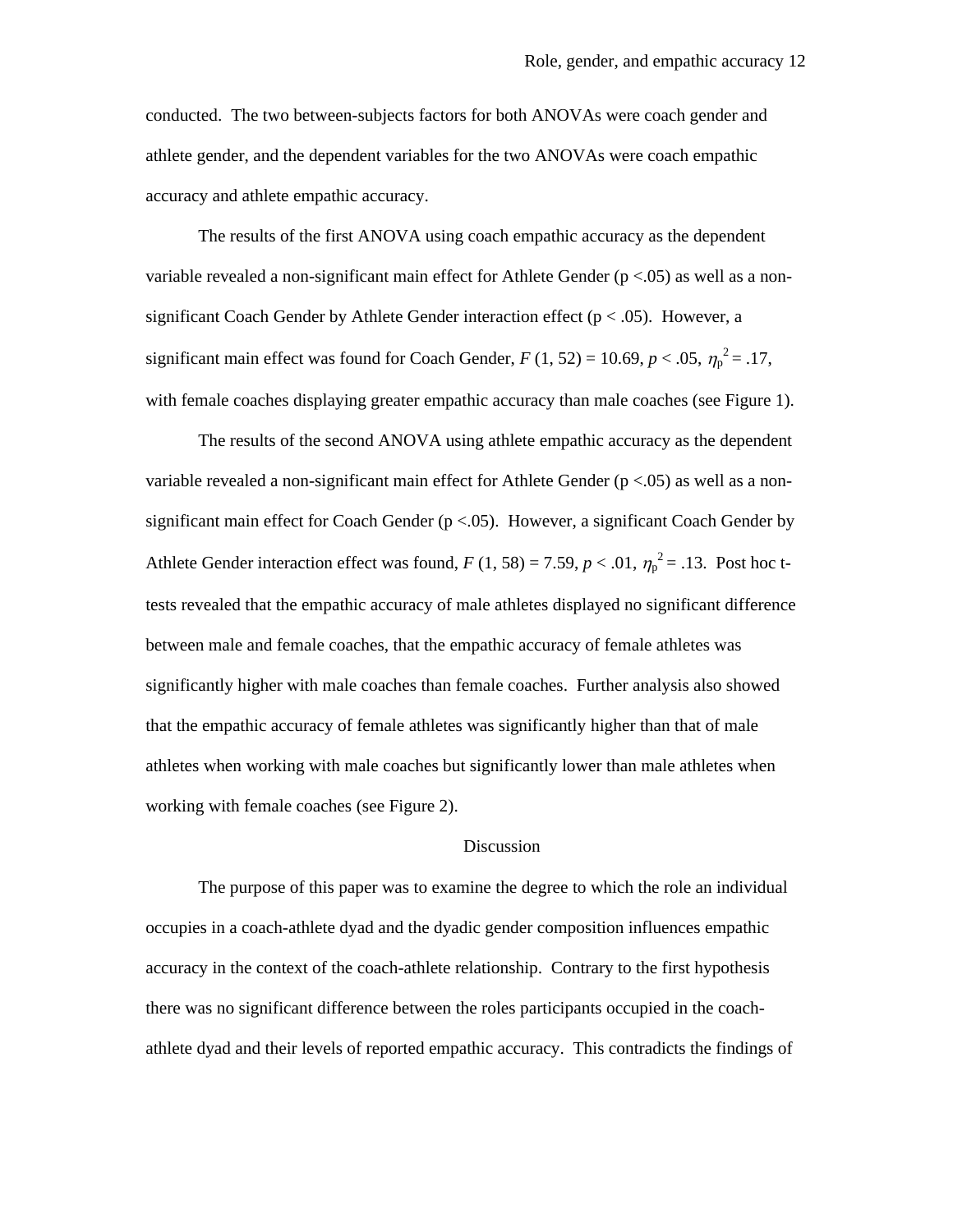two papers that have found differences between coaches and athletes (Jowett & Clark-Carter, 2006), and between teacher and students (Snodgrass, 1985).

This finding would also appear to contradict Social Role Theory. However, the effect of role and power on empathic accuracy is not a simple one, and under certain situations a superior member may actually be expected to display higher levels of empathic accuracy depending on the exact role they play within the relationship. Snodgrass (1992) explored empathic accuracy in the context of managers and employees. They found that subordinate partners were more accurate at inferring their partner's thoughts and feelings about them (e.g. "My partner likes me") than their superiors were at inferring theirs. However, they also found that the managers, the superior partners, were more accurate at inferring their partners' thoughts and feelings about themselves (e.g. "I was a good student") than the subordinate partners were at inferring theirs. They interpreted these findings in regards to the roles superiors and subordinates are expected to play in a relationship. The role of the superior partner such as a manager, teacher, or coach is often seen to be to evaluate the subordinate, expressing their opinion about what the subordinate needs to improve or adjust. In these situations it may be particularly valuable for the superior to know how their subordinate views themselves and their own abilities, and so the partner who occupies a position of authority, control, and power will be more motivated to fulfil this role expectation by using available information to make accurate inferences in regards to this. Future research will need to examine just what thoughts and feelings, and under what conditions (e.g., successful versus less successful coaches, talented versus less talented athletes), coaches and athletes are most motivated to infer accurately. Furthermore, however great a coach's motivation might be, a coach's task may be complicated by the fact that they often have to deal with a large number of athletes in their teams and squads (Lorimer & Jowett, 2009a). Such knowledge could have significant practical implications for effective and successful sports coaching, as it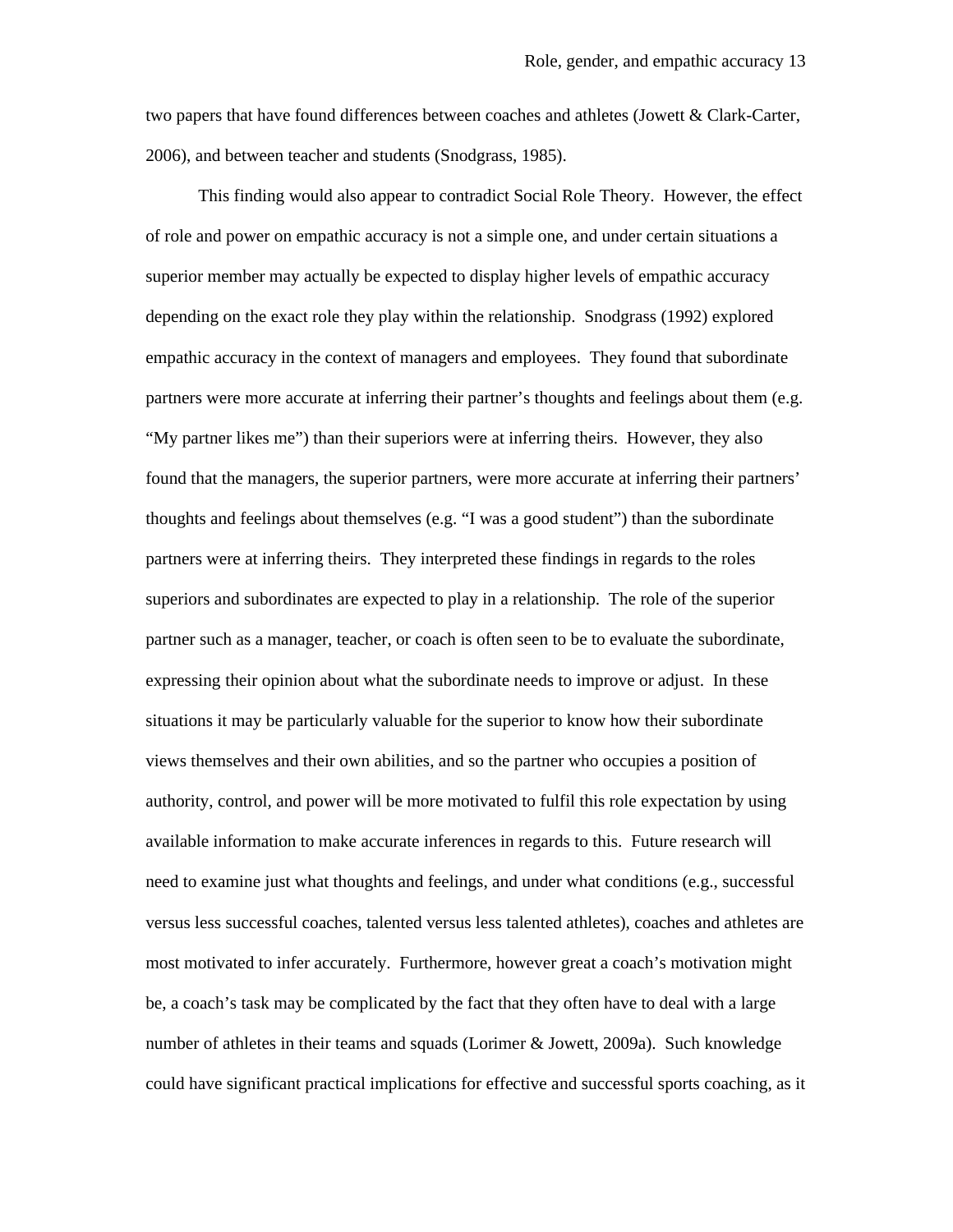is likely to help us determine where, when, and how high levels of empathic accuracy are most beneficial to the coach and the athlete.

In partial support of the second hypothesis there was a significant interaction effect for athlete empathic accuracy. As expected female athletes exhibited greater empathic accuracy with male coaches than did male athletes (see Figure 2). Tomlinson and Yorganci (1997) have argued that the perceived imbalance of power in the coach-athlete relationship is particularly pronounced where a male coach is working with a female athlete, reinforcing traditional gender-roles. This is in line with both Social Role Theory (Eagly & Koenig, 2006) and the previous findings of Ickes, Gesn, and Graham (2000) who found that females exhibit higher empathic accuracy when traditional gender-roles were made salient such as in situations where they are placed subordinate to a male partner.

Additionally, it was found that female athletes display a lower empathic accuracy than male athletes when working with female coaches (see Figure 2). One explanation for this may be the idea of gender incongruence in relation to the expected roles of males and females. In line with Social Role Theory (Eagly & Koenig, 2006), many types of employment carry with them a gender-typing of occupation, or have some form of occupational gender segregation. Some types of job are seen as being the role of females (e.g., caring or helping roles such as nursing) or of males (e.g., physical labour or leadership roles; Eagly & Koenig, 2006; Rudman & Glick, 2008). Males undertaking a job perceived as a female position, or females doing a job seen as a male position, may be seen as being in a role incongruent to their traditional gender-role (Rudman & Glick, 2008). Leadership roles are traditionally seen as man's job or a male role (Eagly  $&$  Koenig, 2006) and coaching may often be perceived as one of these male occupations (Butler & Geis, 1990).

It may be that athletes working with female coaches see their coaches' role as being incongruent with their gender-role. This may be particularly pronounced in female athletes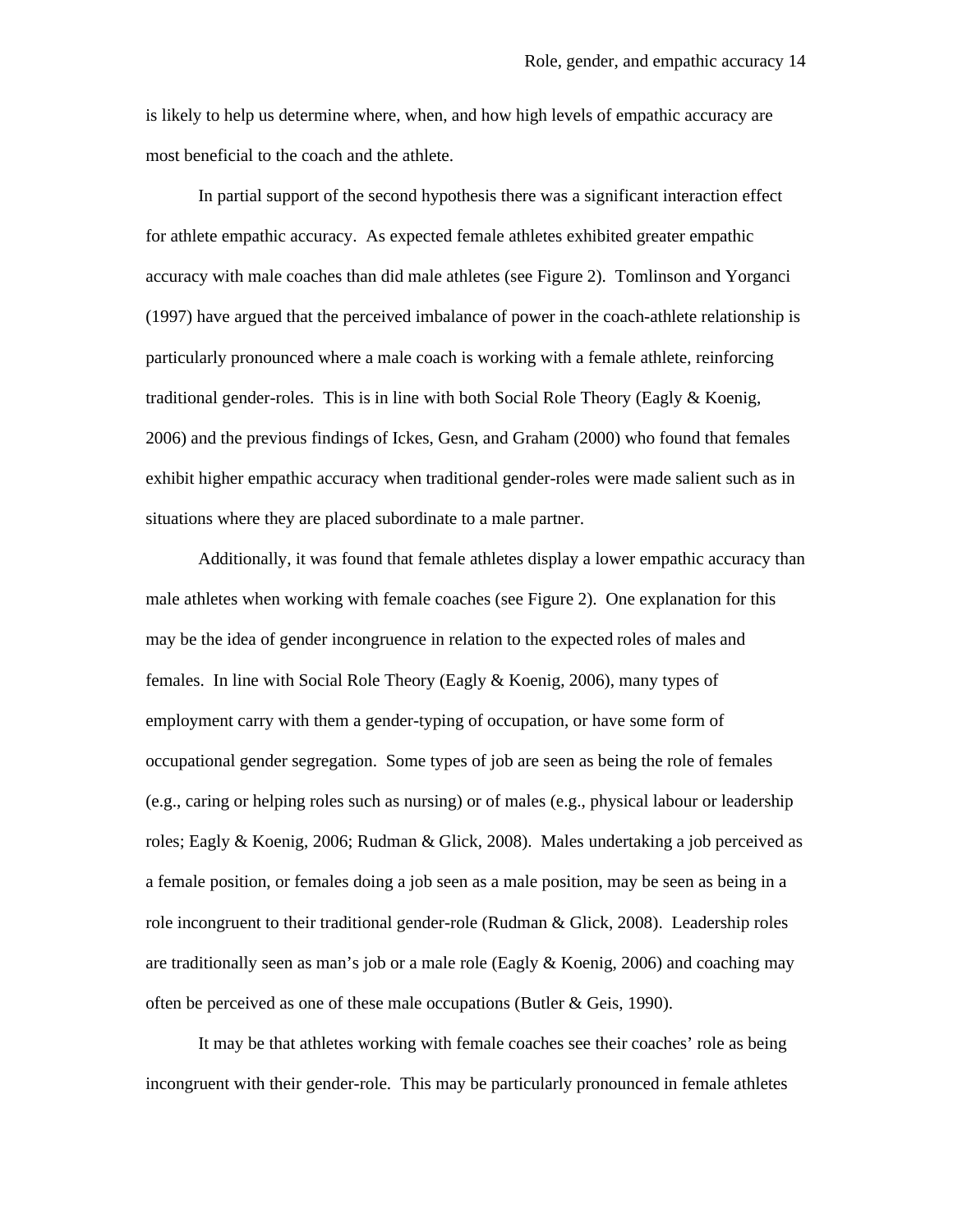as it may de-emphasise their own traditional gender-role (cf Eagly  $&$  Koenig, 2006). As it is the salience of their gender-role that increases female athletes' motivation to make accurate inferences (Ickes, Gesn, & Graham, 2000), de-emphasising this role may result in them exhibiting less empathic accuracy. It is however unclear why this possibly perceived gender incongruence of female coaches would have no influence on the empathic accuracy of male athletes.

It seems likely that the congruence or incongruence of traditional gender-roles and the coaching-role is a complicated one. It may be moderated by several factors such as the perceived competence of a coach and the quality of the relationship they have with their athletes. It is also probably influenced by the gender associations held about each sport (e.g., boxing may be perceived as masculine while synchronised swimming may be perceived as feminine). Whether this lower empathic accuracy in female athletes working with female coaches is attributable to gender incongruence or not, it is an interesting and potentially important finding and one that indicates the salience of Social Role Theory in the social psychology of sport and in the coach-athlete relationship.

For coach empathic accuracy there was no significant interaction effect, suggesting that the empathic accuracy of coaches was not influenced by the gender of their athlete. However, in support of hypothesis three, there was a significant main effect for coach gender which revealed that male coaches displayed lower accuracy than their female counterparts. While this is certainly in line with traditional stereotypes that cite females as being more empathic than males, this effect is thought to be one of expectations which in turn is a motivational influence rather than one of differential ability (Snodgrass, 1985). In line with Social Role Theory (Eagly, 1987) Ickes, Gesn, and Graham (2000) have suggested that females are motivated to be make more accurate inferences when their traditional gender-role of being understanding and responsive is reinforced. While Rudman and Glick (2008) have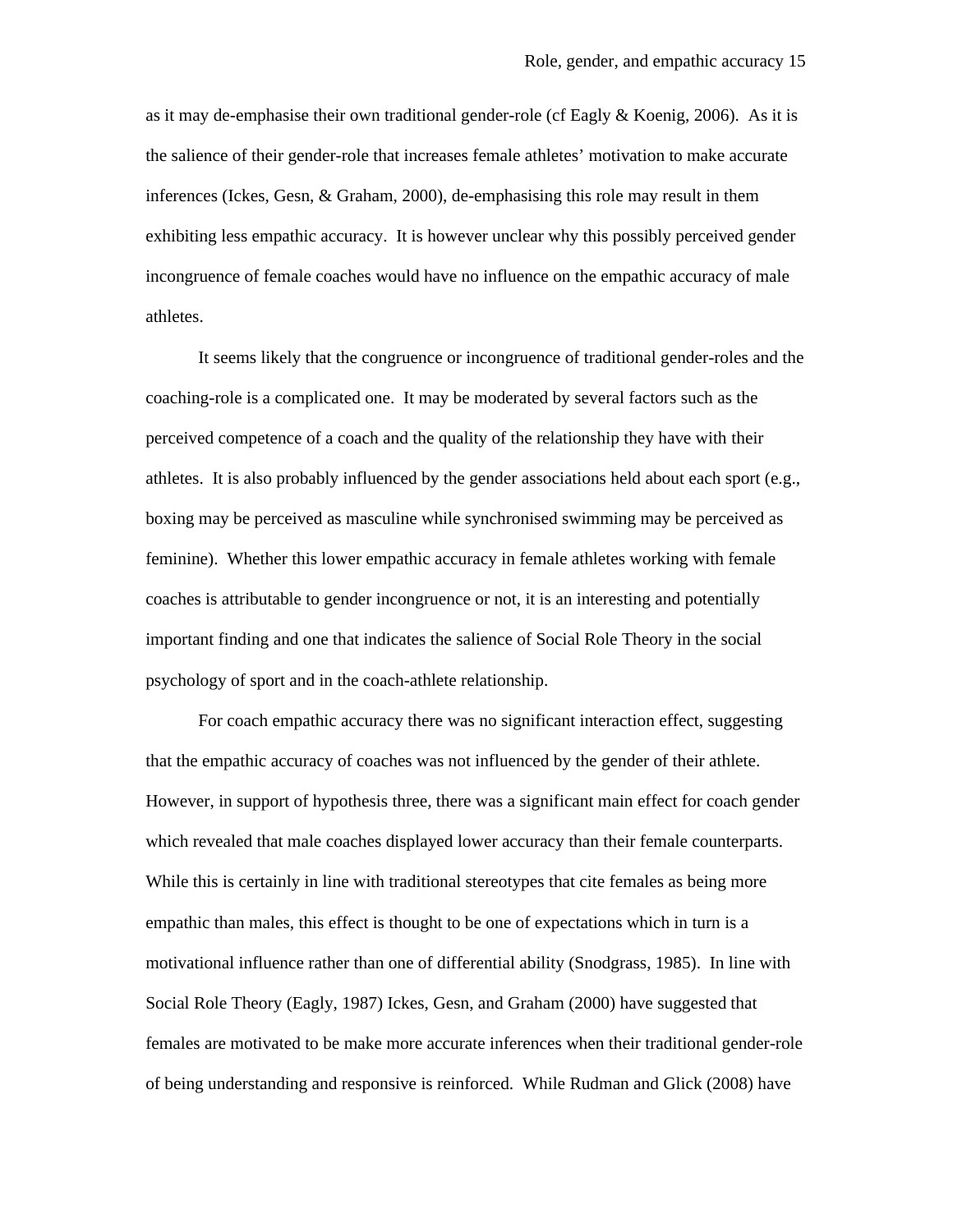suggested that this is most likely to occur when females are placed in a subordinate role, this is not the only form of role that would reinforce this gender-expectation. It is a coach's role to instruct and develop athletes, passing on their own knowledge and expertise (Lyle, 2002). In many ways this has similarities to the traditional parental-role in caring and nurturing children (Maccoby, 1992), and it has even been suggested that in many ways coaches eventually supplant parents as pivotal figures in athletes' lives (Jowett & Timson-Katchis, 2005). If this is the case, the coaching-role may reflect a quasi-parental-role that in line with Social Role Theory could reinforce certain expectations of the traditional gender-role of females such being caring, understanding, and empathic (Eagly & Koenig, 2006; Rudman & Glick, 2008), with the increased motivation to fulfil those expectations resulting in higher levels of empathic accuracy (Ickes, Gesn, & Graham, 2000).

In terms of practical applications of these findings what is most apparent is the variability of empathic accuracy; with female coaches, and female athletes with male coaches, displaying greater levels of accuracy. Overall accuracy levels for this study were poor, although comparable with previous studies, averaging just over 40%, similar to previously reported levels by Lorimer and Jowett's (2009a) but lower than the circa 50% average previously reported in friendships and dating partners (Stinson & Ickes, 1992; Thomas & Fletcher, 2003). If empathic accuracy is a vital factor in successful and effective coach-athlete relationships (Lorimer & Jowett 2009a) then efforts need to be made to allow coaches and athletes to be as accurate as possible.

This study suggests that role and gender of an individual may influence their ability and motivation to make accurate inferences and to understand a partner. However, its purpose is not to suggest that this is an ideal situation, simply that this often occurs and that it can facilitate the effectiveness of a relationship. Instead a possible way forward is to use the significant effect of motivation on empathic accuracy to enhance coach-athlete relationships.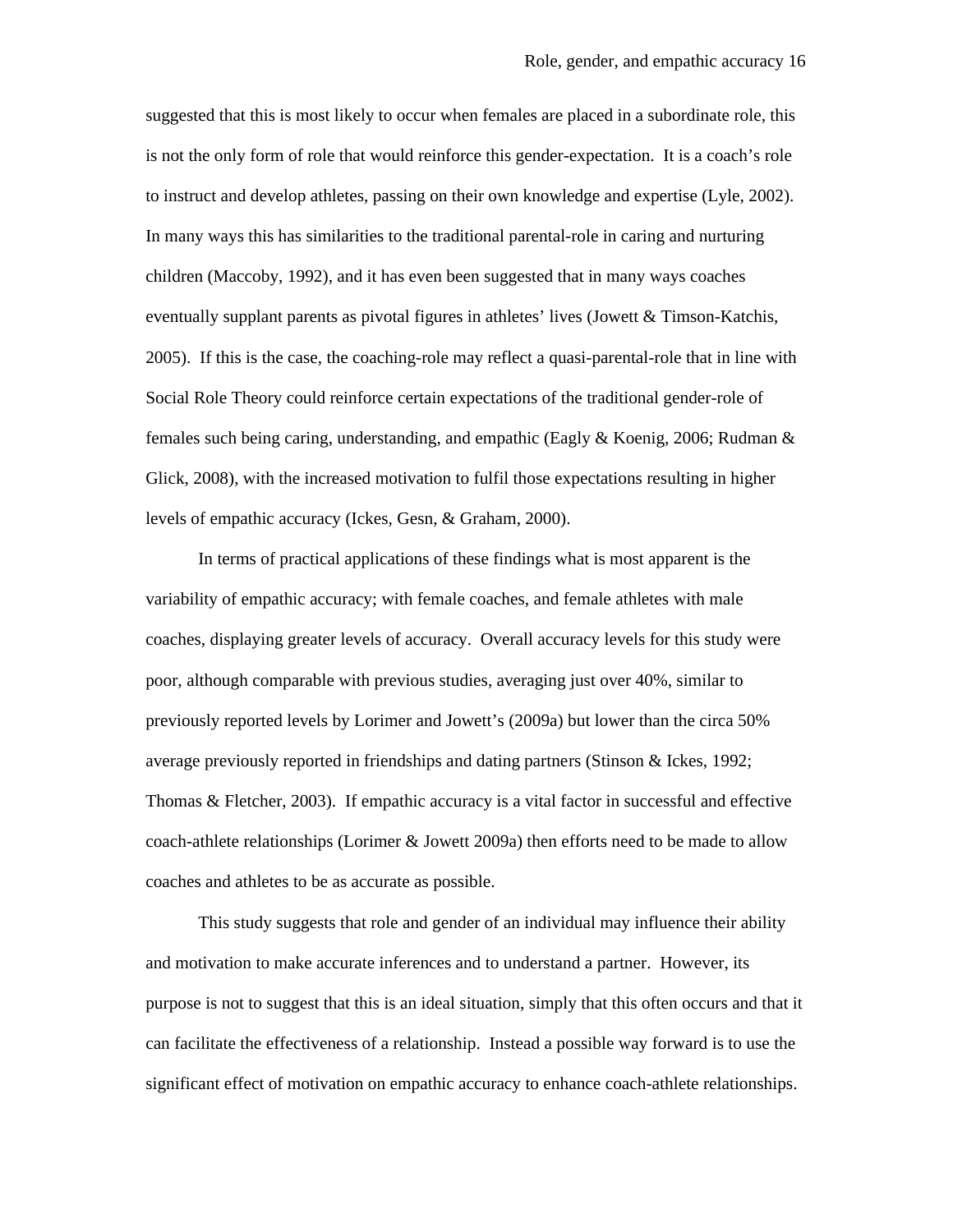It may be that by emphasising the importance of empathic accuracy and understanding between coaches and athletes, perhaps through continued professional development and psychological interventions, that empathic accuracy can be increased. It is possible that any factor that increases coaches or athletes desire for their relationship to succeed (e.g. desire to perform well or monetary compensation) may motivate them to try and work more effectively with each other, which in turn may increase empathic accuracy (cf Lorimer  $\&$ Jowett, 2009b). However, more research is needed to confirm the influence of motivational factors, other than role and gender, on empathic accuracy in the coach-athlete relationship.

While presenting significant and potentially important findings, the results of the present study must be considered against the backdrop of its limitations. Primarily, the process of measuring empathic accuracy using video-recording, recall, and inference, may raise issues as to the validity of the findings as participants may not clearly recall what they were thinking and feeling during the recorded interactions. However, this methodology has been frequently used successfully in numerous social contexts (see Ickes, 2003) and more recently in sport (see Lorimer & Jowett, 2009a; 2009b). Additionally, it is important to acknowledge that the gender-stereotypes of different sports were not controlled for, and the categorizing of sport types as feminine and masculine may have offered different results.

A large amount of work remains to be explored in empathic accuracy in coaching and in the coach-athlete relationship. While research has shown that empathic accuracy can be influenced by both the context of coaching (Lorimer  $\&$  Jowett, 2009a), positive perceptions of the coach-athlete relationships (Lorimer & Jowett, 2009b), and individual factors and levels of feedback (Lorimer & Jowett, 2010), the exact influence of these varied factors is still not entirely clear. Future researchers need to continue to explore empathic accuracy with regard to the coach-athlete relationship, particularly as this pertains to the requirements and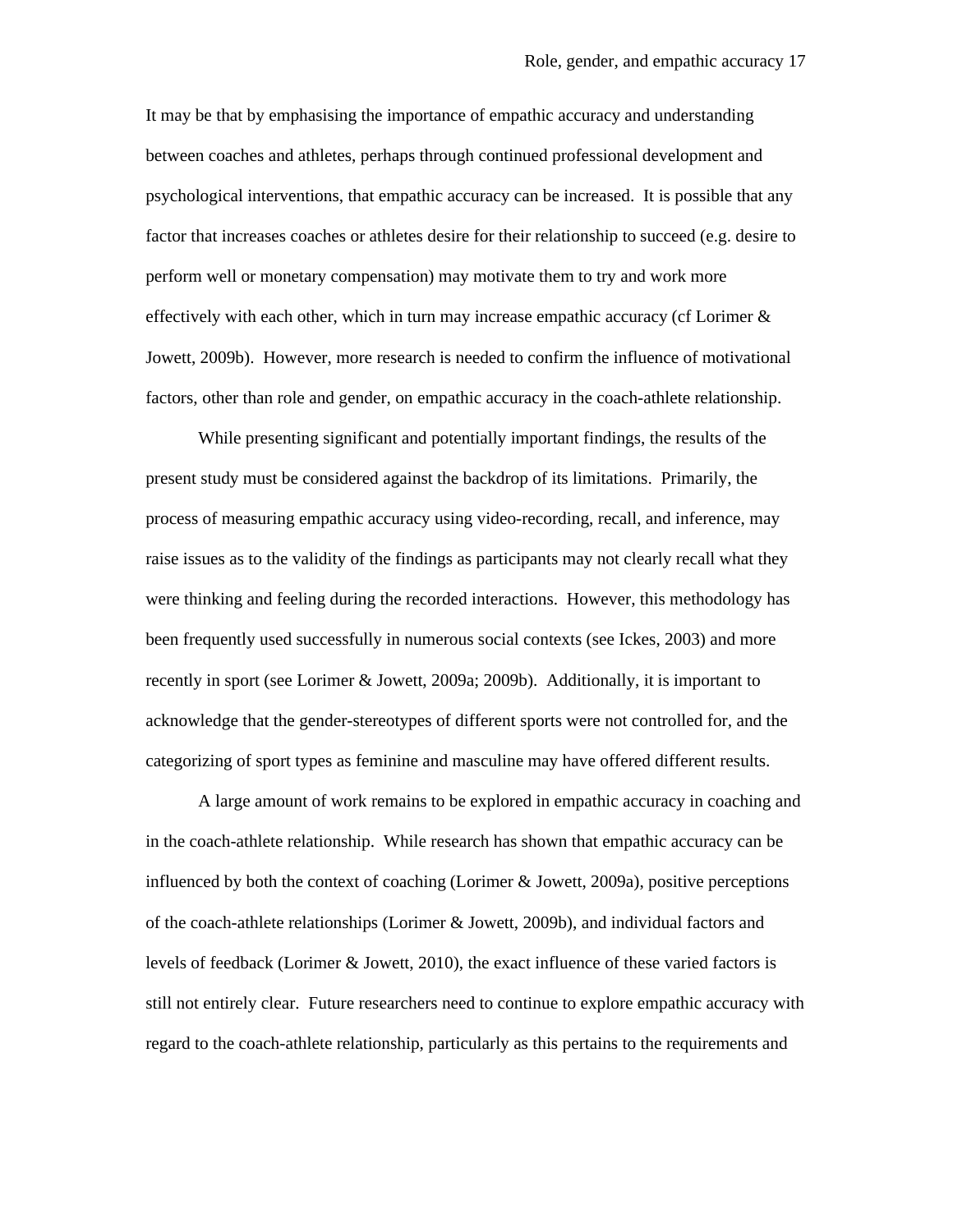expectations of coaches' and athletes' roles, improved relationship quality, and performance success.

In summary, the findings of the present study highlight how the gender of coaches and athletes and the roles they occupy in the coach-athlete relationship can play a key role in how well they perceive each others' thoughts and feelings. Finally, these findings also raise the issue that coaches and athletes are not always as accurate as they potentially could be and that in the correct motivational context they could make more accurate inferences about each other.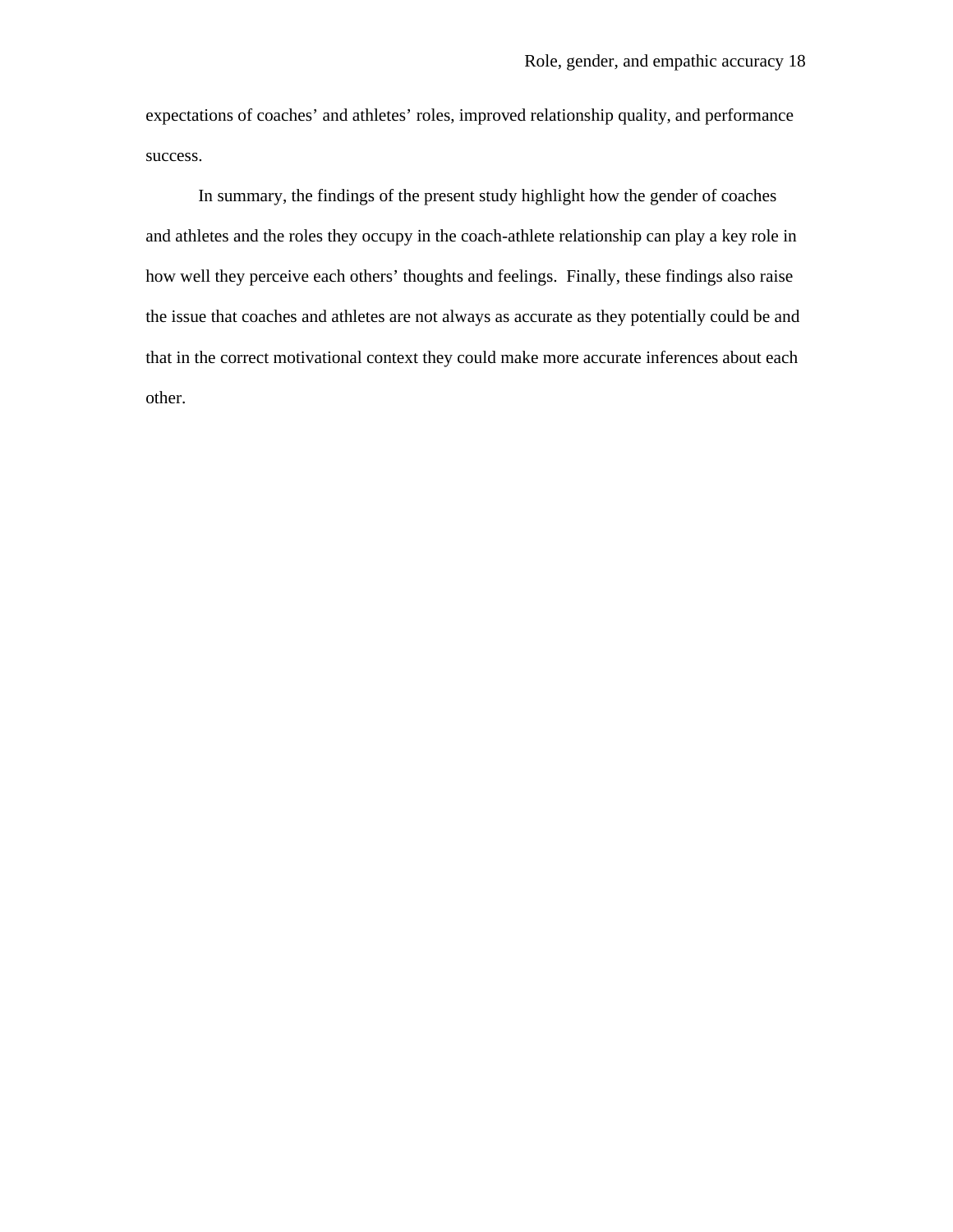#### References

- Antonini Philippe, R. A., & Seiler, R. (2006). Closeness, co-orientation and complementarity in coach-athlete relationships: What male swimmers say about their male coaches. *Psychology of Sport & Exercise*, *7*, 159-171.
- Burke, M. (2001). Obeying until it hurts: Coach-athlete relationships. *Journal of the Philosophy of Sport*, *28*, 227-240.
- Butler, D., & Geis, F. L. (1990) Nonverbal affect responses to male and female leaders: Implications for leadership evaluations. *Journal of Personality and Social Psychology*, *58*, 48–59.
- Cassidy, T., Jones, R. L., & Potrac, P. (2004). *Understanding sports coaching: The social, cultural and pedagogical foundations of coaching practice*. London: Routledge.
- Eagly, A. (1987) *Sex differences in social behavior: A social-role interpretation*. Hillsdale, NJ: Erlbaum.
- Eagly, A., & Koenig, A. (2006). Social role theory of sex differences and similarities. In K. Dindia & D. J. Canary (Eds.), *Sex differences and similarities in communication* (pp 161- 177). New York: Lawrence Erlbaum.
- Fiske, S. T. (1993). Controlling other people: The impact of power on stereotyping. *American Psychologist, 48,* 621-628.
- Ickes, W. (2003). *Everyday mind reading: Understanding what other people think and feel*. New York: Prometheus Books.
- Ickes, W., Gesn, P. R., & Graham, T. (2000). Gender differences in empathic accuracy: Differential ability or differential motivation? *Personal Relationships*, *7*, 95-109.
- Ickes, W., Stinson, L., Bissonnette, V., & Garcia, S. (1990). Naturalistic social cognition: Empathic accuracy in mixed-sex dyads. *Journal of Personality and Social Psychology*, *59*, 730-742.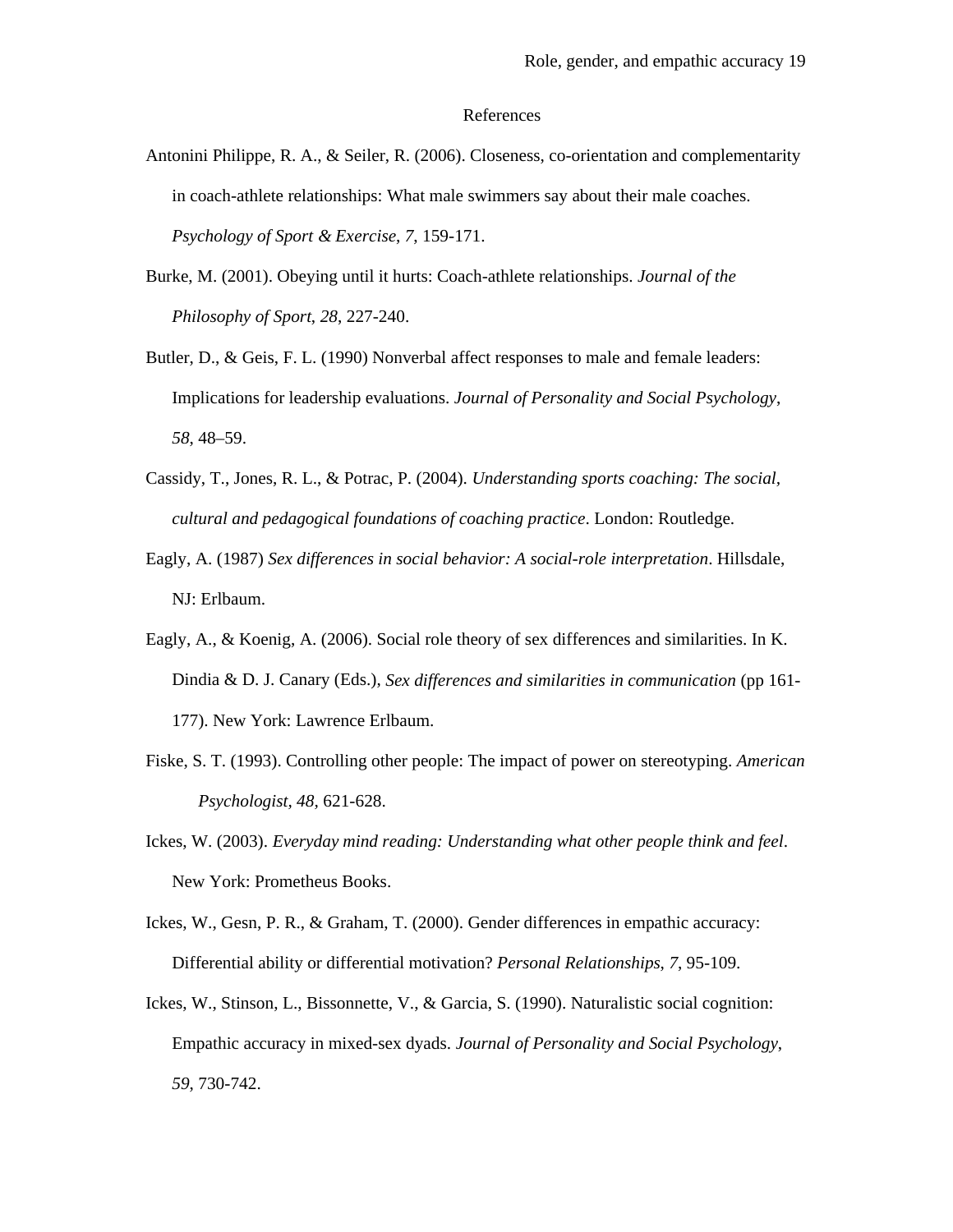- Janssen, J., & Dale, G. (2002). *The seven secrets of successful coaches*. North Carolina: Janssen Peak Performance Inc.
- Jones, R., Armour, K., & Potrac, P. (2004). *Sports coaching cultures*. London, UK: Routledge.
- Jowett, S. (2003). When the honeymoon is over: A case study of a coach-athlete relationship in crisis. *The Sport Psychologist*, *17*, 444-460.
- Jowett, S., & Clark-Carter, D. (2006). Perceptions of empathic accuracy and assumed similarity in the coach-athlete relationship. *British Journal of Social Psychology*, *45*, 617- 637.
- Jowett, S., & Cockerill, I. M. (2003). Olympic medallists' perspective of the athlete-coach relationship. *Psychology of Sport and Exercise*, *4*, 313-331.
- Jowett, S., & Frost, T. C. (2007). Race/ethnicity in the all male coach-athlete relationship: Black footballers' narratives. *Journal of International Sport and Exercise Psychology*, *3*, 255-269.
- Jowett, S., & Poczwardowski, A. (2007). Understanding the coach-athlete relationship. In S. Jowett & D. Lavallee (Eds.), *Social psychology in sport* (pp 3-14)*.* Champaign, IL: Human Kinetics.
- Jowett, S., & Timson-Katchis, M. (2005). Social networks in the sport context: The influence of parents on the coach-athlete relationship. *The Sport Psychologist*, *19*, 267-287.
- LaFrance, M., & Henley, N. M. (1993). On pressing hypotheses: Or differences in nonverbal sensitivity revisited. In L. Radtke & H. Stam (Eds.), *Power and gender* (pp. 287-311). London: Sage.
- Lorimer, R., & Jowett, S. (2009a). Empathic accuracy in coach-athlete dyads who participate in team and individual sports. *Psychology of Sport and Exercise*, *10*, 152-158.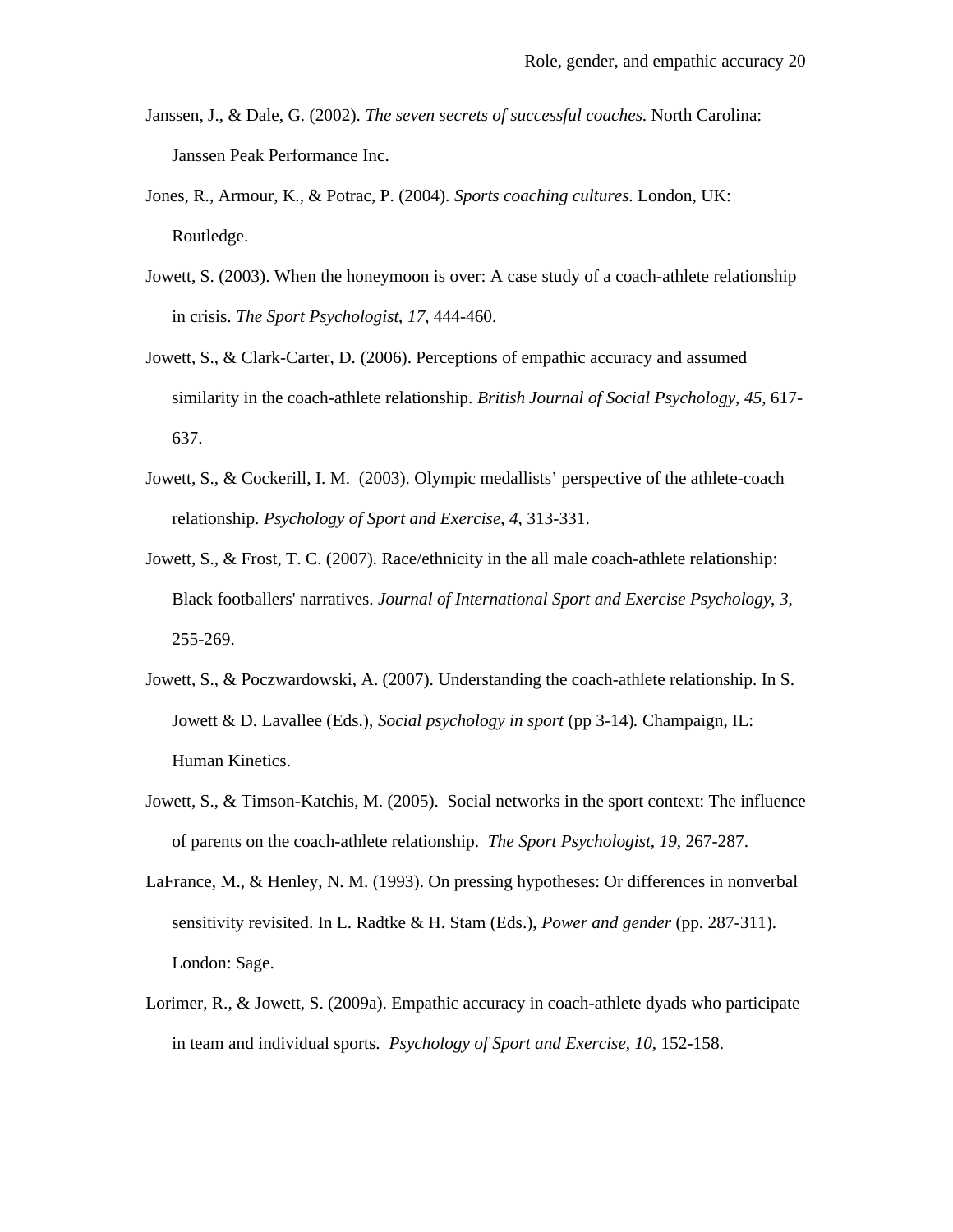- Lorimer, R., & Jowett, S. (2009b). Empathic accuracy, meta-perspective, and satisfaction in the coach-athlete relationship. *Journal of Applied Sport Psychology*, *21*, 1-12.
- Lorimer, R., & Jowett, S. (2010). Feedback of information in the empathic accuracy of sport coaches. *Psychology of Sport and Exercise*, *11*, 12-17.

Lyle, J. (2002). *Sports coaching concepts*. London, UK: Routledge.

Lynch, J. (2001). *Creative coaching*. Champaign, IL: Human Kinetics.

- Maccoby, E. E. (1992). The role of parents in the socialization of children: An historical overview. *Developmental Psychology*, *28*, 1006-1017.
- Mayer, J. D., & Salovey, P. (1997). What is emotional intelligence? In P. Salovey & D. Sluyter (Eds.), *Emotional development and emotional intelligence: Implications for educators* (pp. 3-31). New York: Basic Books.
- Rogers, C. R. (1959). A theory of therapy, personality and interpersonal relationships as developed in the client-centered framework. In Koch, S. (Ed.). *Psychology: A study of a science. Vol. III. Formulations of the person and the social context.* New York: McGraw Hill.
- Rudman, L. A., & Glick, P. (2008). *The social psychology of gender: how power and intimacy shape gender relations*. New York: Guildford Press.
- Snodgrass, S. E. (1985). Women's intuition: The effect of subordinate role on interpersonal sensitivity. *Journal of Personality and Social Psychology*, *49*, 146-155.
- Snodgrass, S. E. (1992). Further effects of role versus gender on interpersonal sensitivity. *Journal of Personality and Social Psychology*, *62*, 154-158.
- Stinson, L., & Ickes, W. (1992). Empathic accuracy in the interactions of male friends versus male strangers. *Journal of Personality and Social Psychology*, *62*, 787-797.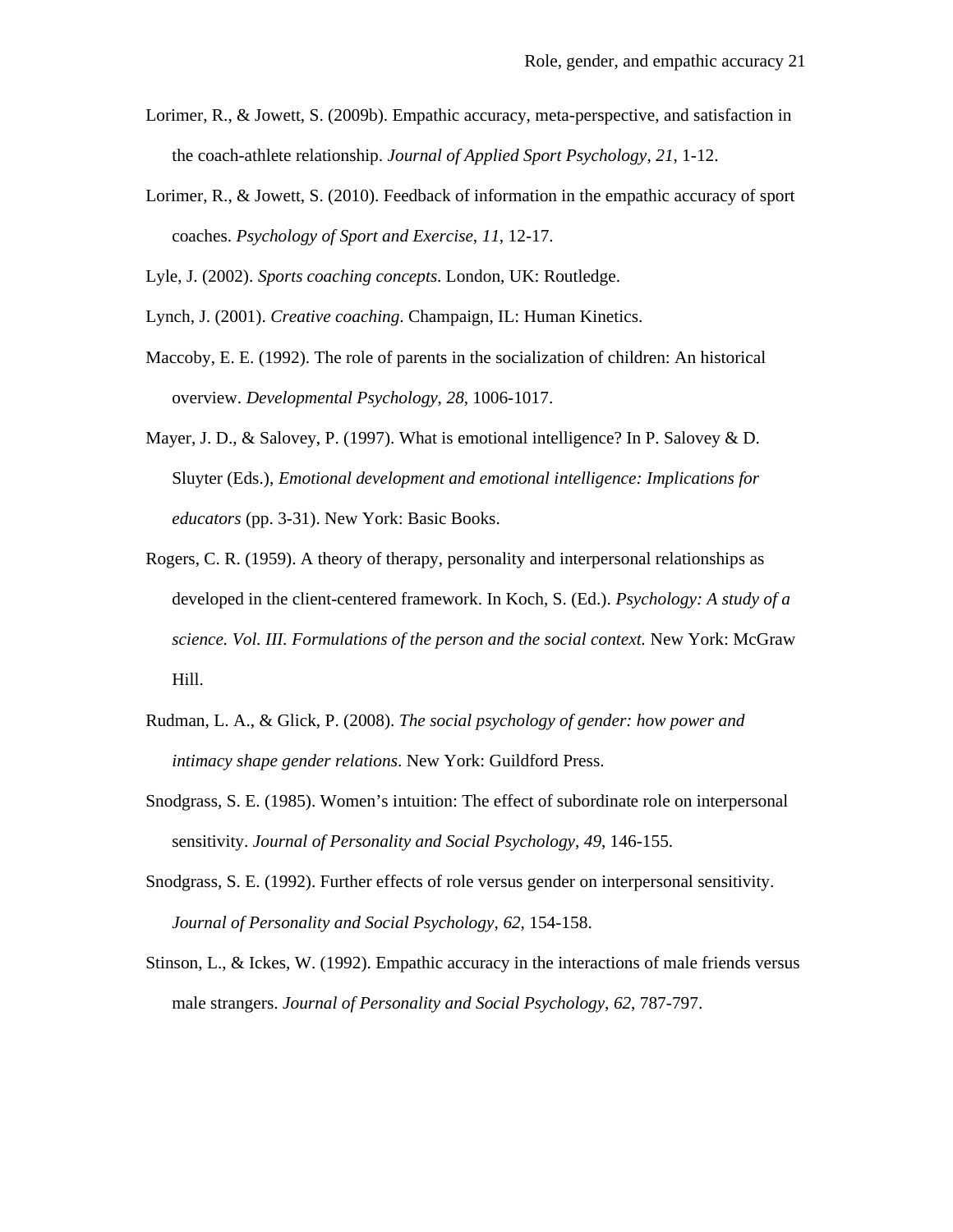- Thomas, G., & Fletcher, G. (2003). Mind-reading accuracy in intimate relationships: Assessing the roles of the relationship, the target, and the judge. *Journal of Personality and Social Psychology*, *85*, 1079-1094.
- Tomlinson, A., & Yorganci, I. (1997). Male coach/female athlete relations: Gender and power relations in competitive sport. *Journal of Sport and Social Issues*, *21*, 134-155.
- Yoder, J. D., & Schleicher, T. L. (1996). Undergraduates regard deviation from occupational gender stereotypes as costly for women. *Sex Roles*, *34*, 171–188.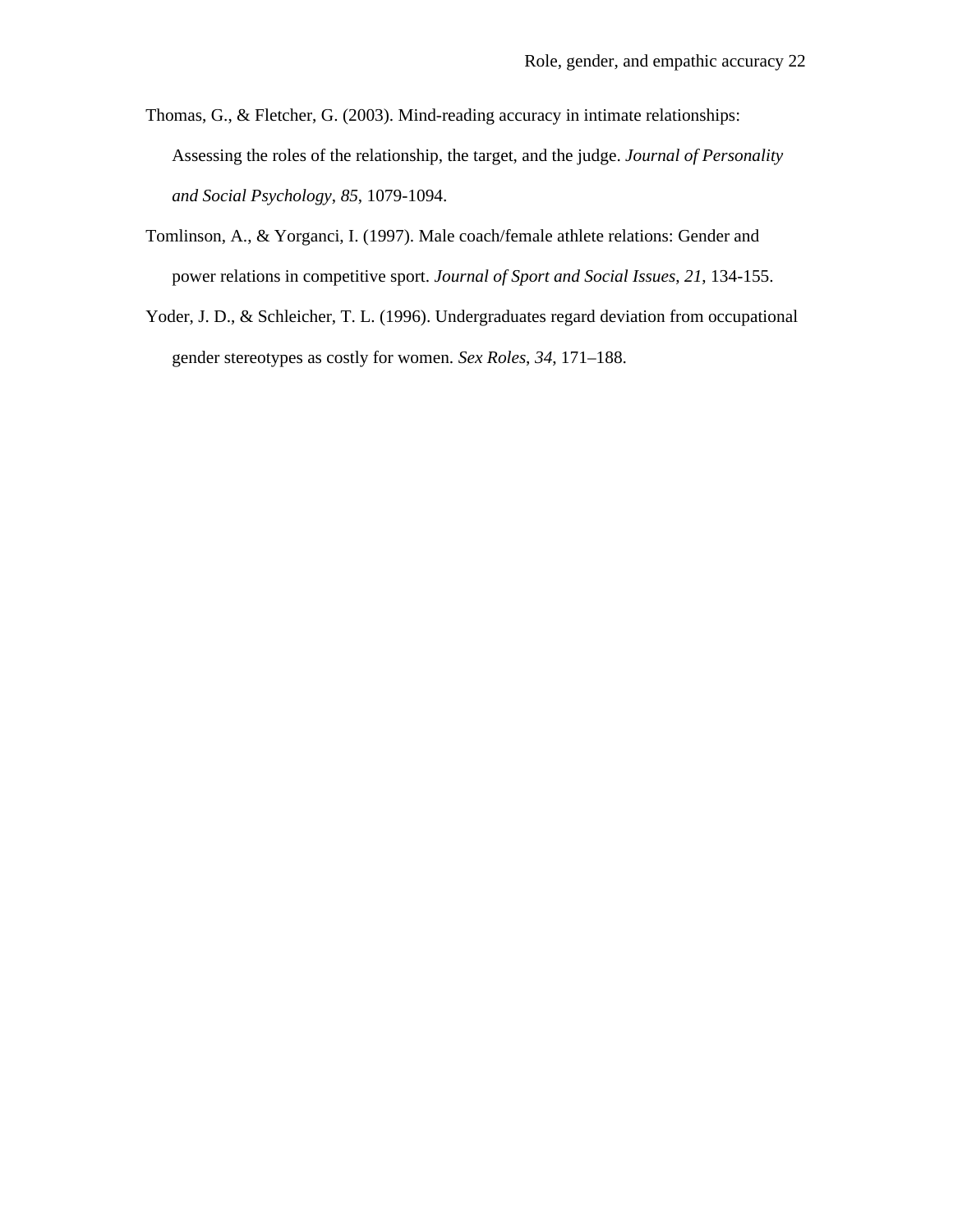# Figure Captions

*Figure 1.* Coach empathic accuracy scores

*Figure 2.* Athlete empathic accuracy scores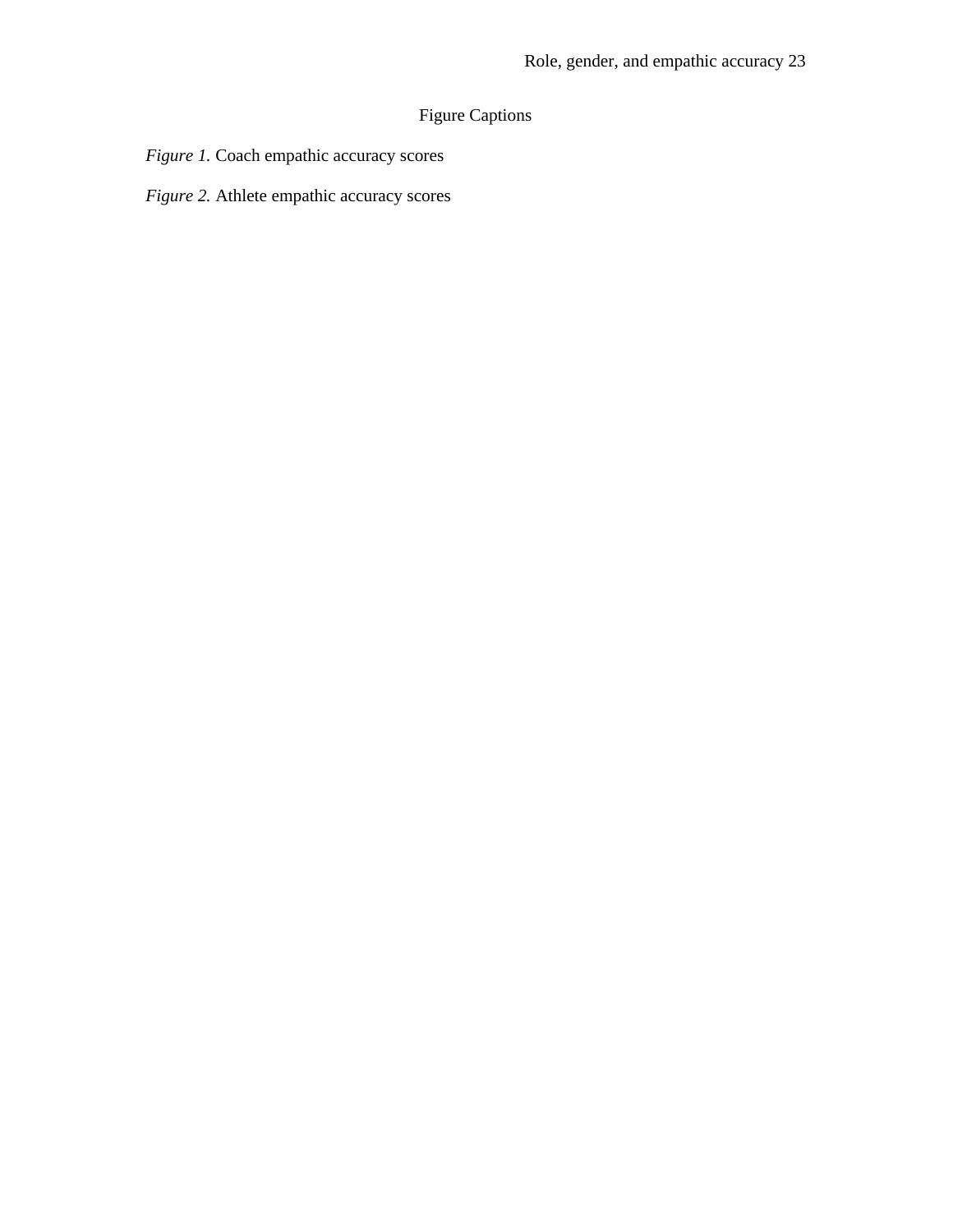

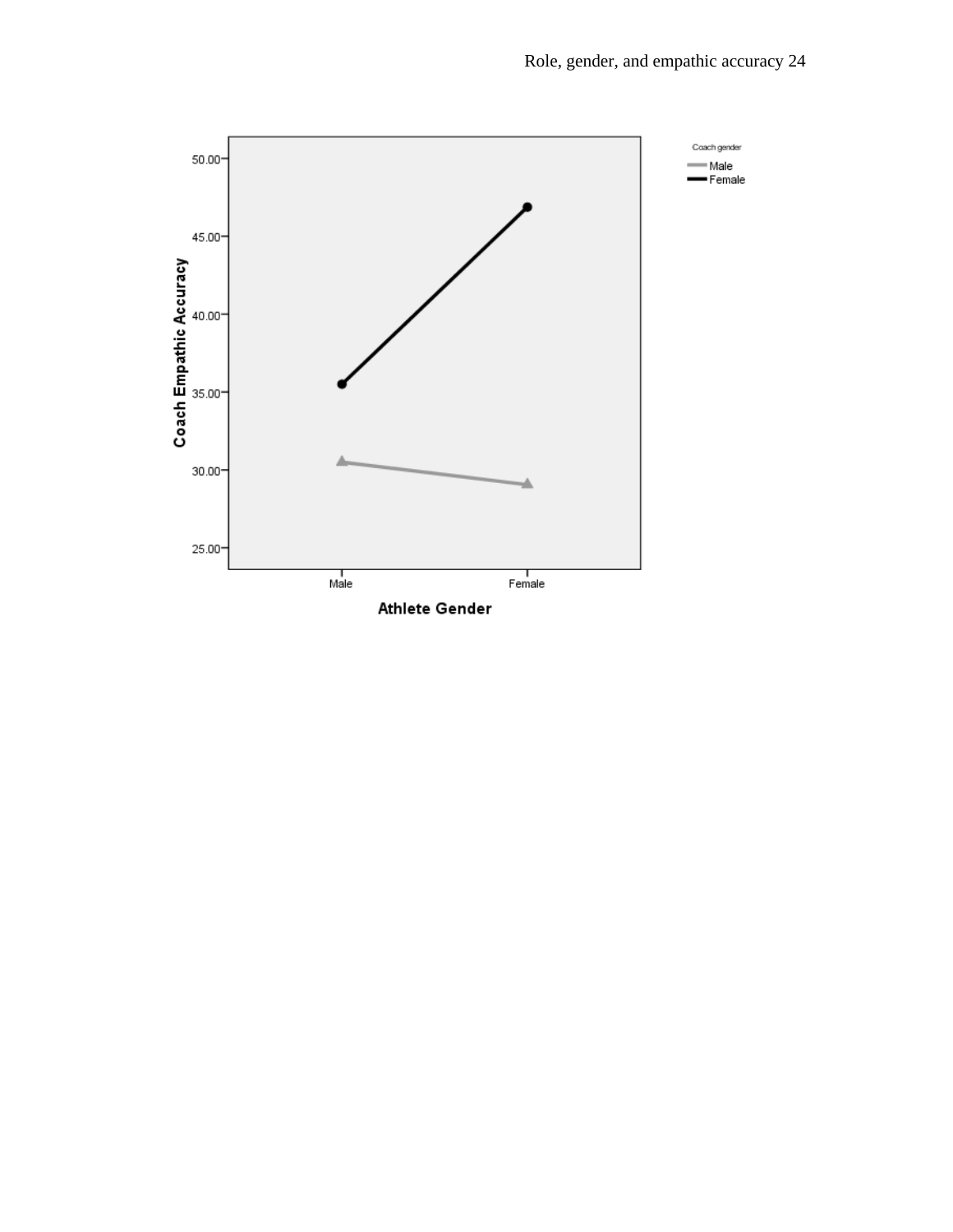

Coach Gender